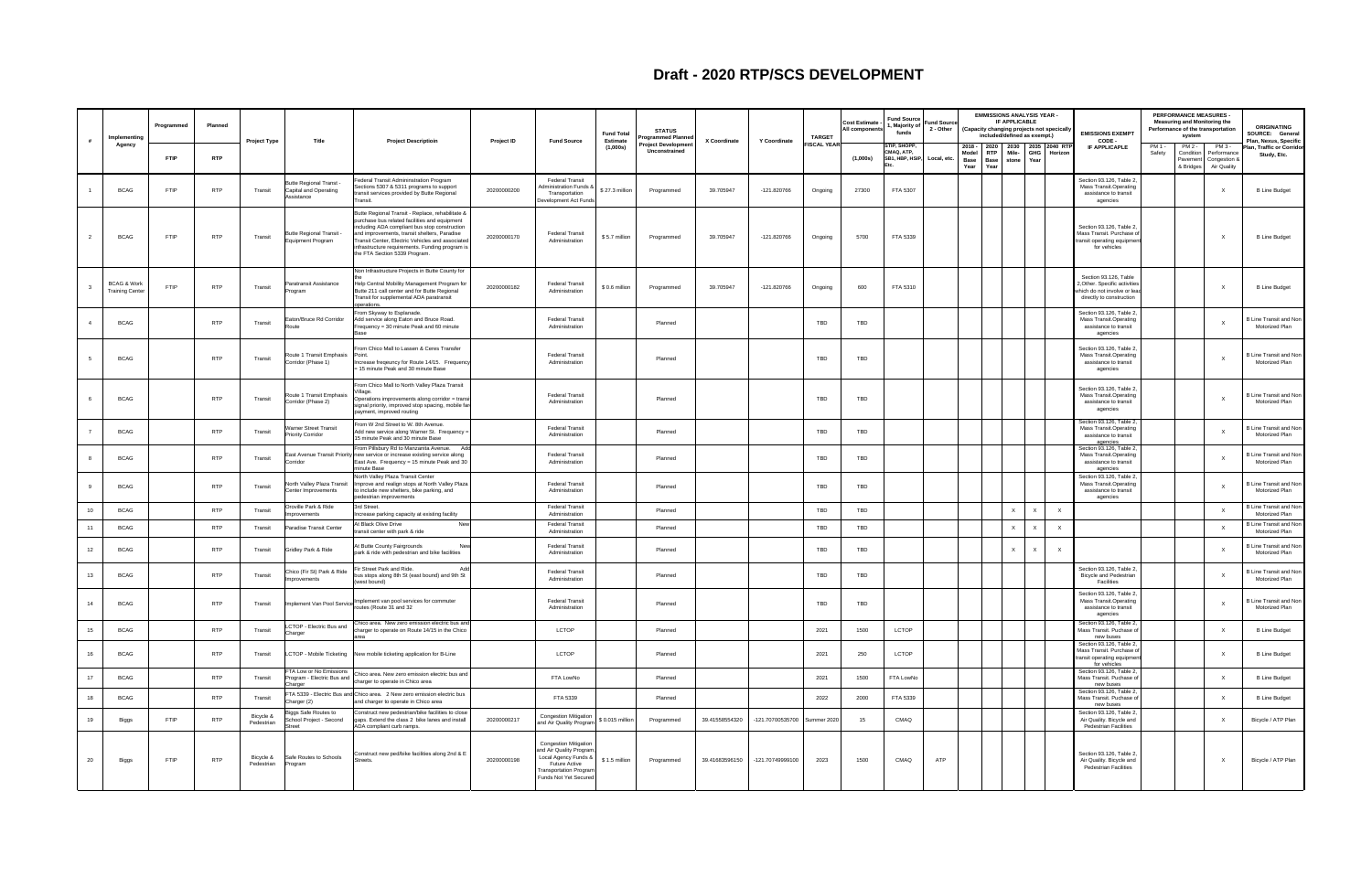| 21 | <b>Butte County</b> | <b>FTIP</b> | <b>RTP</b> | Bicycle &<br>Pedestrian | Closure Project                                                 | Curb, gutter, sidewalk, and crossing<br>Autry Lane & Monte Vista enhancements along Autrey Ln. and Monte Vista<br>Safe Routes to Schools Gap Ave.n On Autry from Las Plumanto Monte Vista<br>and along Monte Vista from Autry Ln to Lincoln                                                                                                                                                                                 | <b>Congestion Mitigation</b><br>and Air Quality Progran<br>Local Agency Funds &<br>20200000196<br><b>Future Active</b><br><b>Transportation Program</b><br>Funds Not Yet Secured | \$3.15 million | Programmed | 39.47676589200 | -121.53584072400 | 2024 | 3150 | CMAQ       | ATP            |  | Section 93.126, Table 2,<br>Air Quality. Bicycle and<br>Pedestrian Facilities                                      |              | Bicycle / ATP Plan             |
|----|---------------------|-------------|------------|-------------------------|-----------------------------------------------------------------|-----------------------------------------------------------------------------------------------------------------------------------------------------------------------------------------------------------------------------------------------------------------------------------------------------------------------------------------------------------------------------------------------------------------------------|----------------------------------------------------------------------------------------------------------------------------------------------------------------------------------|----------------|------------|----------------|------------------|------|------|------------|----------------|--|--------------------------------------------------------------------------------------------------------------------|--------------|--------------------------------|
| 22 | <b>Butte County</b> | <b>FTIP</b> | <b>RTP</b> | Bicycle &<br>Pedestrian | Butte County Safe Routes<br>Resource Center                     | Non Infrastructure Project. Butte County Safe<br>Routes Program.                                                                                                                                                                                                                                                                                                                                                            | <b>Active Transportation</b><br>Not yet assigned /<br>Program & Local<br>Infrastructure<br>Agency funds                                                                          | \$1.14 million | Programmed | 39.52244       | $-121.552143$    | 2022 | 1140 | ATP        | Local          |  | Section 93.126, Table 2,<br>Air Quality. Bicycle and<br><b>Pedestrian Facilities</b>                               |              | Bicycle / ATP Plan             |
| 23 | <b>Butte County</b> | FTIP        | <b>RTP</b> | Bicycle &<br>Pedestrian | Monte Vista & Lower<br><b>Nyandotte Class II Bike</b><br>roiect | Construct Class II bike facilities along Monte<br>Vista Av and Lincoln Blvd to Lower Wyandotte<br>Rd in locations that do not have existing curb,<br>gutter and sidewalks, along with class II bike<br>facilities along Lower Wyandotte Rd from Las<br>Plumas Ave/Oro Bangor Hwy to Monte Vista<br>ive. From Lincoln Blvd. along Monte Vista to<br>ower Wyandotte and up Lower Wyandotte from<br>Monte Vista to Las Plumas. | Congestion Mitigation<br>20200000195<br>and Air Quality Program                                                                                                                  | \$0.75 million | Programmed | 39.47676596590 | -121.53061848100 | 2020 | 750  | CMAQ       |                |  | Section 93.126, Table 2,<br>Air Quality. Bicycle and<br><b>Pedestrian Facilities</b>                               |              | Bicycle / ATP Plan             |
| 24 | <b>Butte County</b> | <b>FTIP</b> | <b>RTP</b> | Bicycle &<br>Pedestrian | Palermo/South Oroville<br>SRTS Project, Phase 3                 | Design Curb, gutter, sidewalk, and crossing<br>nhancements along Lincoln Blvd., Palermo Rd.<br>and Baldwin Ave. in locations that do not have<br>xisting curb, gutter, and sidewalks. From Hewi<br>Ave from Palermo Rd up to Baldwin Ave. Along<br>Balwin Ave. from Hewitt to Lincoln Blvd. Down<br>Lincoln Blvd. from Baldwin ave to Palermo Rd.<br>Also on Palermo Rd from Lincoln to Palermo<br>Middle School.           | <b>Congestion Mitigation</b><br>and Air Quality Progran<br>Local Agency Funds &<br>20200000218<br><b>Future Active</b><br><b>Transportation Progran</b><br>Funds Not Yet Secured | \$2.35 million | Programmed | 39.43518458480 | -121.55139551900 | 2025 | 2350 | ATP        | CMAQ/<br>LOCAL |  | Section 93.126, Table 2,<br>Air Quality. Bicycle and<br><b>Pedestrian Facilities</b>                               |              | Bicycle / ATP Plan             |
| 25 | <b>Butte County</b> | <b>FTIP</b> | <b>RTP</b> | Maintenance             | ocal Highway Bridge<br>Program (HBP Grouped)                    | Cherokee Road at Thermalito Canal, 0.4 minle<br>northeast of Table Mountain Blvd. Scope is to<br>address cracks with a Methacrylate Deck<br>reatment. Bridge No. 12C0258.                                                                                                                                                                                                                                                   | Caltrans Local Highway<br>20200000056-2019-10 Bridge Program & Local \$.144 million<br>Agency funds                                                                              |                | Planned    | 39.528992      | $-121.555585$    | 2021 | 144  | <b>HBP</b> |                |  | Section 93.126, Table 2<br>Pavement resurfacing<br>and/or rehabilitation.                                          |              | Capital Improvement<br>Program |
| 26 | <b>Butte County</b> | FTIP        | <b>RTP</b> | Maintenance             | ocal Highway Bridge<br>Program (HBP Grouped)                    | <i>A</i> idway. At Western Canal, 0.2mile north of<br>lelson Shippee Rd. Scope is to address cracks<br>with a Methacrylate Deck treatment. Bridge No.<br>2C0040.                                                                                                                                                                                                                                                            | Caltrans Local Highwa<br>20200000056-2019-11<br>Bridge Program & Local \$ .037 million<br>Agency funds                                                                           |                | Planned    | 39.540042      | -121.760463      | 2021 | -37  | HBP        |                |  | Section 93.126, Table 2,<br>Pavement resurfacing<br>and/or rehabilitation.                                         | $\times$     | Capital Improvement<br>Program |
| 27 | <b>Butte County</b> | FTIP        | <b>RTP</b> | Maintenance             | ocal Highway Bridge.<br>Program (HBP Grouped)                   | Ord Ferry Road . At West Branch Edgar Slough<br>3.7 mile east of Glenn County Line. Scope is to<br>address cracks with a Methacrylate Deck<br>eatment. Bridge No. 12C0088.                                                                                                                                                                                                                                                  | Caltrans Local Highwa<br>20200000056-2019-12   Bridge Program & Local \$ 0.028 million<br>Agency funds                                                                           |                | Planned    | 39.636985      | $-121.908155$    | 2021 | 28   | <b>HBP</b> |                |  | Section 93.126, Table 2<br>Pavement resurfacing<br>and/or rehabilitation.                                          | $\times$     | Capital Improvement<br>Program |
| 28 | <b>Butte County</b> | FTIP        | <b>RTP</b> | Maintenance             | ocal Highway Bridge<br>rogram (HBP Grouped)                     | Oro-Chico Hwy. At Butte Creek, 1.1 mile east of<br>idway. Scope is to address cracks with a<br>Methacrylate Deck treatment. Bridge No.<br>2C0033.                                                                                                                                                                                                                                                                           | Caltrans Local Highwa<br>20200000056-2019-13 Bridge Program & Local \$ 0.109 million<br>Agency funds                                                                             |                | Planned    | 39.678222      | $-121.777715$    | 2021 | 109  | <b>HBP</b> |                |  | Section 93.126, Table 2,<br>Pavement resurfacing<br>and/or rehabilitation.                                         | $\times$     | Capital Improvement<br>Program |
| 29 | <b>Butte County</b> | FTIP        | <b>RTP</b> | Maintenance             | ocal Highway Bridge<br>rogram (HBP Grouped)                     | Skyway. At Butte Creek, 0.5 mile southeast of<br>lumbug Rd. Scope is to address cracks with a<br>Methacrylate Deck treatment. Bridge No.<br>2C0009R                                                                                                                                                                                                                                                                         | Caltrans Local Highwa<br>20200000056-2019-14 Bridge Program & Local \$ 0.088 million<br>Agency funds                                                                             |                | Planned    | 39.70446       | $-121.771336$    | 2021 | 88   | <b>HBP</b> |                |  | Section 93.126, Table 2,<br>Pavement resurfacing<br>and/or rehabilitation.                                         | $\times$     | Capital Improvement<br>Program |
| 30 | <b>Butte County</b> | FTIP        | <b>RTP</b> | Maintenance             | ocal Highway Bridge.<br>rogram (HBP Grouped)                    | Midway. At Union Pacific Rail Road, 1.2 miles<br>north of Durham Dayton Hwy. Scope is to<br>address cracks with a Methacrylate Deck<br>reatment. Bridge No. 12C0255                                                                                                                                                                                                                                                         | Caltrans Local Highwa<br>20200000056-2019-15 Bridge Program & Local \$ 0.094 million<br>Agency funds                                                                             |                | Planned    | 39.646045      | $-121.800623$    | 2021 | 94   | <b>HBP</b> |                |  | Section 93.126, Table 2,<br>Pavement resurfacing<br>and/or rehabilitation.                                         | $\times$     | Capital Improvement<br>Program |
| 31 | <b>Butte County</b> | FTIP        | <b>RTP</b> | Maintenance             | ocal Highway Bridge.<br>rogram (HBP Grouped)                    | lelson Rd. At Edgar Slough O/F, 0.2 mile east o<br>7 Mile Lane. Scope is to address cracks with a<br>Methacrylate Deck treatment. Bridge No.<br>12C0403.                                                                                                                                                                                                                                                                    | Caltrans Local Highwa<br>20200000056-2019-16 Bridge Program & Local \$0.016 million<br>Agency funds                                                                              |                | Planned    | 39.54593       | -121.904849      | 2021 | 16   | <b>HBP</b> |                |  | Section 93.126, Table 2,<br>Pavement resurfacing<br>and/or rehabilitation.                                         | $\times$     | Capital Improvement<br>Program |
| 32 | <b>Butte County</b> | FTIP        | <b>RTP</b> | Maintenance             | ocal Highway Bridge.<br>rogram (HBP Grouped)                    | lelson Rd. At Ash Creek, 1.5 mile west of the<br>Midway. Scope is to address cracks with a<br>Methacrylate Deck treatment. Bridge No.<br>12C0026.                                                                                                                                                                                                                                                                           | Caltrans Local Highwa<br>20200000056-2019-17 Bridge Program & Local \$ 0.034 million<br>Agency funds                                                                             |                | Planned    | 39.551409      | -121.791593      | 2021 | 34   | <b>HBP</b> |                |  | Section 93.126, Table 2,<br>Pavement resurfacing<br>and/or rehabilitation.                                         | $\times$     | Capital Improvement<br>Program |
| 33 | <b>Butte County</b> | FTIP        | <b>RTP</b> | Maintenance             | ocal Highway Bridge<br>rogram (HBP Grouped)                     | Durham Pentz. At West Branch Clear Creek, 4.<br>iles east of State Route 99. Scope is to<br>address cracks with a Methacrylate Deck<br>reatment. Bridge No. 12C0248.                                                                                                                                                                                                                                                        | Caltrans Local Highwa<br>20200000056-2019-18 Bridge Program & Local \$ 0.038 million<br>Agency funds                                                                             |                | Planned    | 39.642074      | $-121.645841$    | 2021 | 38   | <b>HBP</b> |                |  | Section 93.126, Table 2,<br>Pavement resurfacing<br>and/or rehabilitation.                                         | $\times$     | Capital Improvement<br>Program |
| 34 | <b>Butte County</b> | <b>FTIP</b> | <b>RTP</b> | Maintenance             | ocal Highway Bridge.<br>Program (HBP Grouped)                   | East Gridley Rd. At Feather River, 1.0 mile east<br>of Larkin Rd. Scope is to address cracks with a<br>Methacrylate Deck treatment. Bridge No.<br>12C0022.                                                                                                                                                                                                                                                                  | Caltrans Local Highwa<br>20200000056-2019-19 Bridge Program & Local \$ 0.237 million<br>Agency funds                                                                             |                | Planned    | 39.365852      | $-121.645918$    | 2021 | 237  | <b>HBP</b> |                |  | Section 93.126, Table 2,<br>Pavement resurfacing<br>and/or rehabilitation.                                         | $\times$     | Capital Improvement<br>Program |
| 35 | <b>Butte County</b> | <b>FTIP</b> | <b>RTP</b> | Maintenance             | ocal Highway Bridge.<br>rogram (HBP Grouped)                    | I Monte Ave. At Dead Horse Slough, 0.1 mile<br>north of State Route 32. Scope is to address<br>cracks with a Methacrylate Deck treatment.<br>Bridge No. 12C0392.                                                                                                                                                                                                                                                            | Caltrans Local Highway<br>20200000056-2019-20 Bridge Program & Local \$ 0.025 million<br>Agency funds                                                                            |                | Planned    | 39.741429      | $-121.800248$    | 2021 | 25   | <b>HBP</b> |                |  | Section 93.126, Table 2,<br>Pavement resurfacing<br>and/or rehabilitation.                                         | $\times$     | Capital Improvement<br>Program |
| 36 | <b>Butte County</b> | <b>FTIP</b> | <b>RTP</b> | Maintenance             | ocal Highway Bridge<br>Program (HBP Grouped)                    | Larkin Rd. At Sutter Butte Canal, 1.5 miles north<br>of Oroville Gridley Rd. Scope is to address<br>cracks with a Methacrylate Deck treatment.<br>Bridge No. 12C0166.                                                                                                                                                                                                                                                       | Caltrans Local Highway<br>20200000056-2019-21<br>Bridge Program & Local \$ 0.023 million<br>Agency funds                                                                         |                | Planned    | 39.384583      | $-121.654125$    | 2021 | 23   | <b>HBP</b> |                |  | Section 93.126, Table 2,<br>Pavement resurfacing<br>and/or rehabilitation.                                         | $\times$     | Capital Improvement<br>Program |
| 37 | <b>Butte County</b> | <b>FTIP</b> | <b>RTP</b> | Maintenance             | ocal Highway Bridge.<br>Program (HBP Grouped)                   | Durham Dayton Hwy. At Hamlin Slough, 1.6 mile<br>west of State Route 99. Scope is to address<br>cracks with a Methacrylate Deck treatment.<br>Bridge No. 12C0423.                                                                                                                                                                                                                                                           | Caltrans Local Highway<br>20200000056-2019-22<br>Bridge Program & Local \$ 0.048 million<br>Agency funds                                                                         |                | Planned    | 39.64658       | $-121.745643$    | 2021 | 48   | <b>HBP</b> |                |  | Section 93.126, Table 2,<br>Pavement resurfacing<br>and/or rehabilitation.                                         | $\times$     | Capital Improvement<br>Program |
| 38 | <b>Butte County</b> | <b>FTIP</b> | <b>RTP</b> | Maintenance             | ocal Highway Bridge<br>rogram (HBP Grouped)                     | Durham Dayton Hwy. At Butte Creek, 3.8 miles<br>west of State Route 99. Scope is to address<br>cracks with a Methacrylate Deck treatment.<br>Bridge No. 12C0004.                                                                                                                                                                                                                                                            | Caltrans Local Highway<br>20200000056-2019-23<br>Bridge Program & Local \$ 0.131 million<br>Agency funds                                                                         |                | Planned    | 39.64589       | -121.785813      | 2021 | 131  | <b>HBP</b> |                |  | Section 93.126, Table 2,<br>Pavement resurfacing<br>and/or rehabilitation.                                         | $\mathsf{X}$ | Capital Improvement<br>Program |
| 39 | <b>Butte County</b> | <b>FTIP</b> | <b>RTP</b> | Maintenance             | ocal Highway Bridge.<br>rogram (HBP Grouped)                    | County Bridge Preventive Maintenance Program<br>(BPMP) Development. Staff time.                                                                                                                                                                                                                                                                                                                                             | Caltrans Local Highway<br>Bridge Program & Local \$ 0.012 million<br>20200000056-2019-6<br>Agency funds                                                                          |                | Planned    | 39.525158      | $-121.571422$    | 2021 | 12   | <b>HBP</b> |                |  | Section 93.126, Table 2,<br>Pavement resurfacing<br>and/or rehabilitation.                                         |              | Capital Improvement<br>Program |
| 40 | <b>Butte County</b> | <b>FTIP</b> | <b>RTP</b> | Maintenance             | ocal Highway Bridge<br>Program (HBP Grouped)                    | Ord Ferry Road. At Angel Slough 0.1 mile east o<br>River Rd. Scope is to replace bearing pads.<br>Bridge No. 12C0241.                                                                                                                                                                                                                                                                                                       | Caltrans Local Highway<br>20200000056-2019-7<br>Bridge Program & Local \$ 0.054 millior<br>Agency funds                                                                          |                | Planned    | 39.631647      | -121.928743      | 2021 | 54   | <b>HBP</b> |                |  | Section 93.126, Table 2,<br>Projects that correct,<br>improve, or eliminate a<br>hazardous location or<br>feature. |              | Capital Improvement<br>Program |
| 41 | <b>Butte County</b> | <b>FTIP</b> | <b>RTP</b> | Maintenance             | ocal Highway Bridge<br>Program (HBP Grouped)                    | Table Mountain Blvd. At Feather River, 0.1 mile<br>northwest of Montgomery St. in Oroville. Scope<br>to address cracks with a Methacrylate Deck<br>reatment. Bridge No. 12C0221.                                                                                                                                                                                                                                            | Caltrans Local Highway<br>20200000056-2019-8<br>Bridge Program & Local \$ 0.042 million<br>Agency funds                                                                          |                | Planned    | 39.517713      | -121.549945      | 2021 | 42   | <b>HBP</b> |                |  | Section 93.126, Table 2,<br>Pavement resurfacing<br>and/or rehabilitation.                                         | $\mathsf{x}$ | Capital Improvement<br>Program |
| 42 | <b>Butte County</b> | <b>FTIP</b> | <b>RTP</b> | Maintenance             | ocal Highway Bridge.<br>Program (HBP Grouped)                   | Skyway. At Magalia Reservior Spillway at the<br>Magalia Dam. Scope is to address cracks with a<br>Methacrylate Deck treatment. Bridge No.<br>2C0395.                                                                                                                                                                                                                                                                        | Caltrans Local Highway<br>20200000056-2019-9<br>Bridge Program & Local \$ 0.346 million<br>Agency funds                                                                          |                | Planned    | 39.815611      | $-121.581788$    | 2021 | 346  | <b>HBP</b> |                |  | Section 93.126, Table 2,<br>Pavement resurfacing<br>and/or rehabilitation.                                         | $\times$     | Capital Improvement<br>Program |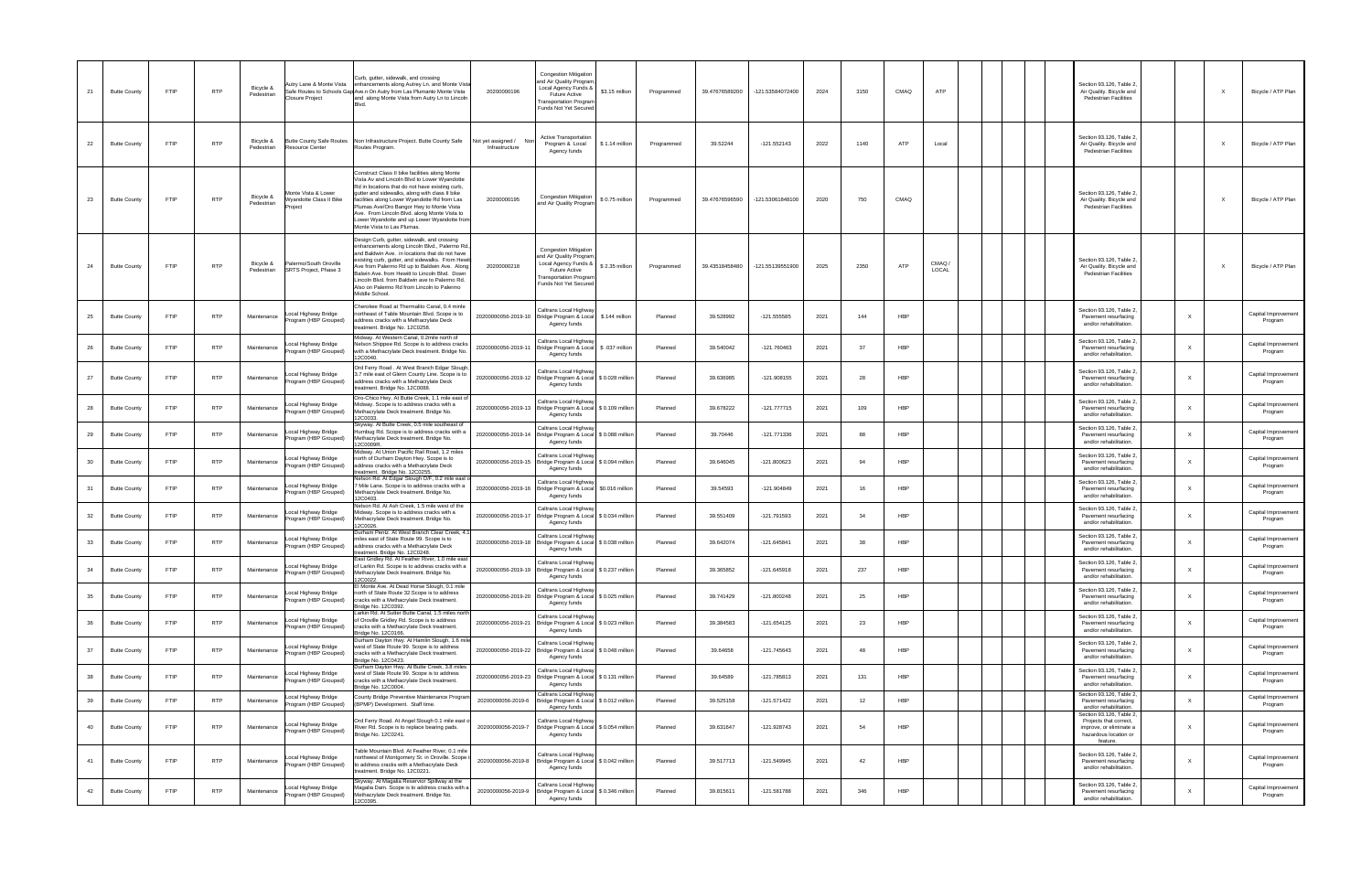| 43 | <b>Butte County</b> | <b>FTIP</b> | <b>RTP</b> | Safety                | Local Highway Bridge<br>Program (HBP Grouped)             | Ord Ferry Road over Tributary to Little Chico<br>Creek west of River Road. Construct a new 2<br>lane bridge to replace the existing 2 lane low<br>vater crossings. Bridge No. 00L0092.                                                                      | 20200000056-2019-1 | Caltrans Local Highwa<br>Bridge Program & Local<br>\$16.3 million<br>Agency funds                                                            | Programmed | 39.63036501560 | -121.93362768400 | 2025 | 16300 | HBP        |       |  |                              |              | Section 93.126, Table 2,<br>Widening narrow<br>pavements or<br>reconstructing bridges (no<br>additional travel lanes). |                           |              | Capital Improvement<br>Program |
|----|---------------------|-------------|------------|-----------------------|-----------------------------------------------------------|-------------------------------------------------------------------------------------------------------------------------------------------------------------------------------------------------------------------------------------------------------------|--------------------|----------------------------------------------------------------------------------------------------------------------------------------------|------------|----------------|------------------|------|-------|------------|-------|--|------------------------------|--------------|------------------------------------------------------------------------------------------------------------------------|---------------------------|--------------|--------------------------------|
| 44 | <b>Butte County</b> | <b>FTIP</b> | <b>RTP</b> | Safety                | Local Highway Bridge<br>Program (HBP Grouped)             | lidway Rd over Butte Creek, 0.3 mile south of<br>White Drive and Midway over Butte Creek<br>Overflow, 3.9 mile north of Nelson Rd. Replace<br>two existing structurally deficient 2 lane bridges<br>with a new 2 lane bridge. Bridge No. 12C0052<br>2C0053. | 20200000056-2019-2 | Caltrans Local Highwa<br>Bridge Program, Loca<br>Agency and State<br>\$18.8 million<br>Transportation<br><b>Improvement Program</b><br>funds | Programmed | 39.60646379420 | -121.78512229700 | 2022 | 18800 | HBP        | STIP  |  |                              |              | Section 93.126, Table 2,<br>Widening narrow<br>pavements or<br>reconstructing bridges (no<br>additional travel lanes). |                           |              | Capital Improvement<br>Program |
| 45 | <b>Butte County</b> | <b>FTIP</b> | <b>RTP</b> | Safety                | Local Highway Bridge<br>Program (HBP Grouped)             | Rio Bonito Rd. over Hamilton Slough 0.2 mile<br>ast of SR 99. Replace the existing functionally<br>obsolete 2 lane bridge with a new 2 lane bridge.<br>ridge No. 12C0164.                                                                                   | 20200000056-2019-3 | Caltrans Local Highwa<br>\$1.3 million<br>Bridge Program funds                                                                               | Programmed | 39.42513836010 | -121.68611543600 | 2021 | 1300  | <b>HBP</b> |       |  |                              |              | Section 93.126, Table 2,<br>Widening narrow<br>pavements or<br>reconstructing bridges (no<br>additional travel lanes). |                           |              | Capital Improvement<br>Program |
| 46 | <b>Butte County</b> | <b>FTIP</b> | <b>RTP</b> | Safety                | Local Highway Bridge<br>Program (HBP Grouped)             | Rio Bonito Rd over Sutter-Butte Canal 0.8 mil<br>ast of SR 99. Replace the existing 2 lane<br>structurally deficient bridge with a new 2 lane<br>ridge. Bridge No. 12C0165.                                                                                 | 20200000056-2019-4 | Caltrans Local Highwa<br>\$2.6 million<br>Bridge Program funds                                                                               | Programmed | 39.42792455450 | -121.67806486500 | 2021 | 2600  | HBP        |       |  |                              |              | Section 93.126, Table 2,<br>Widening narrow<br>pavements or<br>reconstructing bridges (no<br>additional travel lanes). |                           |              | Capital Improvement<br>Program |
| 47 | <b>Butte County</b> | <b>FTIP</b> | <b>RTP</b> | Safety                | Local Highway Bridge<br>Program (HBP Grouped)             | Ord Ferry Rd. Over Little Chico Creek, 1 mile<br>east of River Rd. Replace the existing 2 lane<br>structurally deficient bridge with a new 2 lane<br>ridge.Bridge No. 12C0242.                                                                              |                    | Caltrans Local Highwa<br>20200000056-2019-5 Bridge Program & Local<br>\$7.5 million<br>Agency funds                                          | Programmed | 39.636973      | $-121.908202$    | 2022 | 7500  | HBP        |       |  |                              |              | Section 93.126, Table 2,<br>Widening narrow<br>pavements or<br>reconstructing bridges (no<br>additional travel lanes). |                           |              | Capital Improvement<br>Program |
| 48 | <b>Butte County</b> | <b>FTIP</b> | <b>RTP</b> | Safety                | Central House Rd Over<br>Wymann Ravine Bridge             | ocated at 0.2 miles east of SR 70. Scope is to<br>place the existing1 lane structurally deficien<br>idge with a new 2 lane bridgeBridge No:<br>2C011                                                                                                        | 20200000107        | Caltrans Local Highwa<br>\$4 million<br>Bridge Program funds                                                                                 | Programmed | 39.35017032780 | -121.59837521400 | 2023 | 4000  | HBP        |       |  | $\mathbf{x}$<br>$\mathbf{x}$ | $\mathbf{x}$ |                                                                                                                        | $\mathsf{X}$              |              | Capital Improvemen<br>Program  |
| 49 | <b>Butte County</b> |             | <b>RTP</b> | Bridge<br>Replacement | Local Highway Bridge<br>Program (HBP Grouped)             | kyway Westbound at Butte Creek                                                                                                                                                                                                                              |                    | Highway Bridge<br>rogram & Local Agency<br>6,800<br>funds                                                                                    | Programmed | 39.704601      | $-121.771308$    | 2024 | 6800  | HBP        | LOCAL |  |                              |              | Section 93.126, Table 2,<br>Widening narrow<br>pavements or<br>reconstructing bridges (no<br>additional travel lanes). |                           |              | Capital Improvement<br>Plan    |
| 50 | <b>Butte County</b> |             | <b>RTP</b> | Bridge<br>Replacement | Local Highway Bridge<br>Program (HBP Grouped)             | ana Hwy at Pine Creek                                                                                                                                                                                                                                       |                    | <b>Highway Bridge</b><br>rogram & Local Agend<br>3,000<br>funds                                                                              | Planned    | 39.840346      | -121.015955      | 2025 | 2800  | HBP        | LOCAL |  |                              |              | Section 93.126, Table 2,<br>Widening narrow<br>pavements or<br>reconstructing bridges (no<br>additional travel lanes). |                           |              | Capital Improvement<br>Plan    |
| 51 | <b>Butte County</b> |             | <b>RTP</b> | Bridge<br>Replacement | Local Highway Bridge<br>Program (HBP Grouped)             | fton Rd at Butte Creek                                                                                                                                                                                                                                      |                    | <b>Highway Bridge</b><br>3,700<br>rogram & Local Agency<br>funds                                                                             | Planned    | 39.419850      | $-121.881237$    | 2026 | 3700  | HBP        | LOCAL |  |                              |              | Section 93.126, Table 2,<br>Widening narrow<br>pavements or<br>reconstructing bridges (no<br>additional travel lanes). |                           |              | Capital Improvement<br>Plan    |
| 52 | <b>Butte County</b> |             | <b>RTP</b> | Bridge<br>Replacement | Local Highway Bridge<br>Program (HBP Grouped)             | Cana Pine Creek Rd at Pine Creek                                                                                                                                                                                                                            |                    | Highway Bridge<br>Program & Local Agency<br>3,200<br>funds                                                                                   | Planned    | 39.868148      | -121.994334      | 2026 | 3200  | HBP        | LOCAL |  |                              |              | Section 93.126, Table 2,<br>Widening narrow<br>pavements or<br>reconstructing bridges (no<br>additional travel lanes). |                           |              | Capital Improvement<br>Plan    |
| 53 | <b>Butte County</b> |             | <b>RTP</b> | Bridge<br>Replacement | Local Highway Bridge<br>Program (HBP Grouped)             | esa Rd at Durham Mutual Irrigation Canal                                                                                                                                                                                                                    |                    | Highway Bridge<br>Program & Local Agency<br>980<br>funds                                                                                     | Planned    | 39.658821      | $-121.761746$    | 2027 | 980   | HBP        | LOCAL |  |                              |              | Section 93.126, Table 2,<br>Widening narrow<br>pavements or<br>reconstructing bridges (no<br>additional travel lanes). |                           |              | Capital Improvement<br>Plan    |
| 54 | <b>Butte County</b> |             | <b>RTP</b> | Bridge<br>Replacement | Local Highway Bridge<br>Program (HBP Grouped)             | unstone Dr at Lower Honcut Creek                                                                                                                                                                                                                            |                    | Highway Bridge<br>2,800<br>Program & Local Agency<br>funds                                                                                   | Planned    | 39.406054      | $-121.455378$    | 2027 | 2800  | HBP        | LOCAL |  |                              |              | Section 93.126, Table 2,<br>Widening narrow<br>pavements or<br>reconstructing bridges (no<br>additional travel lanes). |                           |              | Capital Improvement<br>Plan    |
| 55 | <b>Butte County</b> |             | <b>RTP</b> | Bridge                | Local Highway Bridge<br>Replacement Program (HBP Grouped) | wer Wyandotte at Wyman Ravine                                                                                                                                                                                                                               |                    | Highway Bridge<br>1,800<br>ogram & Local Agen<br>funds                                                                                       | Planned    | 39.470084      | $-121.529191$    | 2028 | 1800  | <b>HBP</b> | LOCAL |  |                              |              | Section 93.126, Table 2,<br>Widening narrow<br>pavements or<br>reconstructing bridges (no<br>additional travel lanes). |                           |              | Capital Improvement<br>Plan    |
| 56 | <b>Butte County</b> |             | <b>RTP</b> | Low Water<br>Crossing | Local Highway Bridge<br>Program (HBP Grouped)             | Ord Ferry Rd at The Dips                                                                                                                                                                                                                                    |                    | <b>Highway Bridge</b><br>16,500<br>Program & Local Agency<br>funds                                                                           | Planned    | 39.626342      | $-121.949170$    | 2029 | 16500 | HBP        | LOCAL |  |                              |              | Section 93.126, Table 2,<br>Widening narrow<br>pavements or<br>reconstructing bridges (no<br>additional travel lanes). | X                         | $\mathsf{x}$ | Capital Improvement<br>Plan    |
| 57 | <b>Butte County</b> |             | <b>RTP</b> | Bridge<br>Replacement | Local Highway Bridge<br>Program (HBP Grouped)             | eefer Rd at Keefer Slough                                                                                                                                                                                                                                   |                    | <b>Highway Bridge</b><br>1,300<br>Program & Local Agency<br>funds                                                                            | Planned    | 39.818749      | $-121.873804$    | 2030 | 1300  | HBP        | LOCAL |  |                              |              | Section 93.126, Table 2,<br>Widening narrow<br>pavements or<br>reconstructing bridges (no<br>additional travel lanes). | X                         |              | Capital Improvement<br>Plan    |
| 58 | <b>Butte County</b> |             | <b>RTP</b> | Bridge<br>Replacement | Local Highway Bridge<br>Program (HBP Grouped)             | Oro-Bangor Hwy at North Fork Honcut Creek                                                                                                                                                                                                                   |                    | <b>Highway Bridge</b><br>1,300<br>Program & Local Agency<br>funds                                                                            | Planned    | 39.457021      | $-121.443005$    | 2030 | 1300  | HBP        | LOCAL |  |                              |              | Section 93.126, Table 2,<br>Widening narrow<br>pavements or<br>reconstructing bridges (no<br>additional travel lanes). | X                         | $\times$     | Capital Improvement<br>Plan    |
| 59 | <b>Butte County</b> |             | <b>RTP</b> | Bridge<br>Replacement | Local Highway Bridge<br>Program (HBP Grouped)             | Oro-Bangor Hwy at Branch Rocky Honcut Creek                                                                                                                                                                                                                 |                    | Highway Bridge<br>1,100<br>Program & Local Agency<br>funds                                                                                   | Planned    | 39.420126      | $-121.427168$    | 2030 | 1100  | HBP        | LOCAL |  |                              |              | Section 93.126, Table 2,<br>Widening narrow<br>pavements or<br>reconstructing bridges (no<br>additional travel lanes). | $\boldsymbol{\mathsf{X}}$ | $\times$     | Capital Improvement<br>Plan    |
| 60 | <b>Butte County</b> |             | <b>RTP</b> | Bridge<br>Replacement | Local Highway Bridge<br>Program (HBP Grouped)             | radford Rd at Little Dry Creek                                                                                                                                                                                                                              |                    | <b>Highway Bridge</b><br>1,200<br>Program & Local Agency<br>funds                                                                            | Planned    | 39.522275      | $-121.811550$    | 2035 | 1200  | HBP        | LOCAL |  |                              |              | Section 93.126, Table 2,<br>Widening narrow<br>pavements or<br>reconstructing bridges (no<br>additional travel lanes). | X                         |              | Capital Improvement<br>Plan    |
| 61 | <b>Butte County</b> |             | <b>RTP</b> | Bridge<br>Replacement | Local Highway Bridge<br>Program (HBP Grouped)             | iver Rd at Shady Oaks Slough                                                                                                                                                                                                                                |                    | <b>Highway Bridge</b><br>1,000<br>Program & Local Agency<br>funds                                                                            | Planned    | 39.676123      | -121.933046      | 2035 | 1000  | HBP        | LOCAL |  |                              |              | Section 93.126, Table 2,<br>Widening narrow<br>pavements or<br>reconstructing bridges (no<br>additional travel lanes). | X                         |              | Capital Improvement<br>Plan    |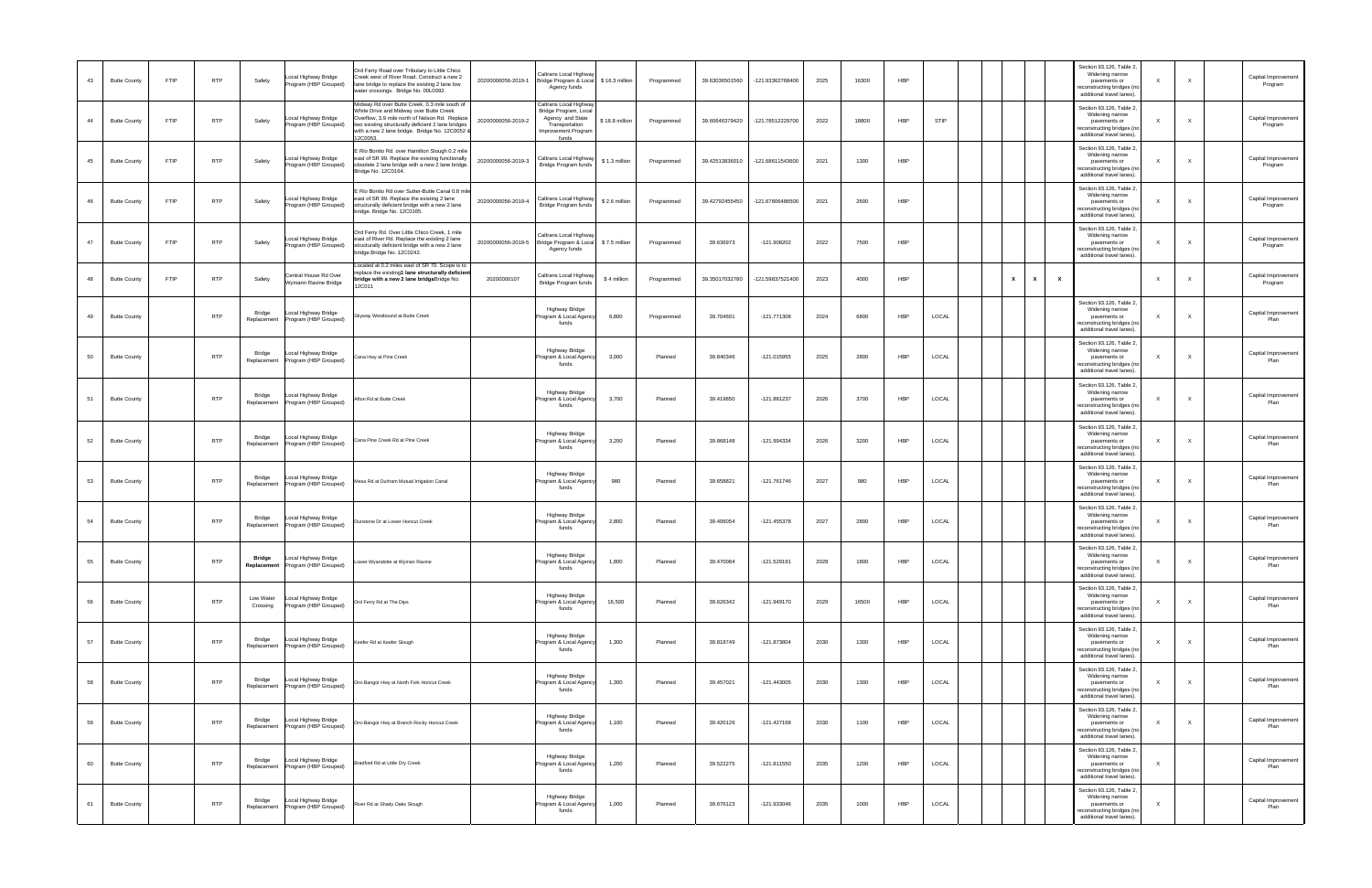| 62 | <b>Butte County</b> |             | <b>RTP</b> | Bridge<br>Replacement          | ocal Highway Bridge.<br>Program (HBP Grouped)           | iver Rd at Grassy Banks Slough                                                                                                                                                                                                                                                                                                 |                    | Highway Bridge<br>rogram & Local Agency<br>funds                       | 1,000          | Planned    | 39.656070              | $-121.943390$                      | 2035 | 1000    | HBP                | LOCAL      |   |                                           |              | Section 93.126, Table 2<br>Widening narrow<br>pavements or<br>econstructing bridges (no<br>additional travel lanes).  |                           |              |              | Capital Improvement<br>Plan                           |
|----|---------------------|-------------|------------|--------------------------------|---------------------------------------------------------|--------------------------------------------------------------------------------------------------------------------------------------------------------------------------------------------------------------------------------------------------------------------------------------------------------------------------------|--------------------|------------------------------------------------------------------------|----------------|------------|------------------------|------------------------------------|------|---------|--------------------|------------|---|-------------------------------------------|--------------|-----------------------------------------------------------------------------------------------------------------------|---------------------------|--------------|--------------|-------------------------------------------------------|
| 63 | <b>Butte County</b> |             | <b>RTP</b> | Bridge<br>Replacement          | ocal Highway Bridge.<br>Program (HBP Grouped)           | Swedes Flat Rd at Rocky Honcut Creek                                                                                                                                                                                                                                                                                           |                    | Highway Bridge<br>rogram & Local Agency<br>funds                       | 2,500          | Planned    | 39.447792              | -121.391224                        | 2040 | 2500    | HBP                | LOCAL      |   |                                           |              | Section 93.126, Table 2,<br>Widening narrow<br>pavements or<br>econstructing bridges (no<br>additional travel lanes). |                           |              |              | Capital Improvement<br>Plan                           |
| 64 | <b>Butte County</b> |             | <b>RTP</b> | Bridge<br>Replacement          | ocal Highway Bridge<br>Program (HBP Grouped)            | Veal Rd at Nance Canyon                                                                                                                                                                                                                                                                                                        |                    | Highway Bridge<br>rogram & Local Agency<br>funds                       | 1,500          | Planned    | 39.665616              | -121.746302                        | 2040 | 1500    | HBP                | LOCAL      |   |                                           |              | Section 93.126, Table 2,<br>Widening narrow<br>pavements or<br>econstructing bridges (no<br>additional travel lanes). |                           |              |              | Capital Improvement<br>Plan                           |
| 65 | <b>Butte County</b> | <b>FTIP</b> | <b>RTP</b> | Safety                         | Highway Safety<br>Improvement Program<br>(HSIP Grouped) | On Cohasset Rd between Nicalog Rd and end<br>existing guardrail near Jack Rabbit Flat Rd.<br>Work: Upgrade existing guardrails. H9-03-001.                                                                                                                                                                                     | 20200000070-2019-2 | <b>Highway Safety</b><br>Improvement Program<br>and Local Agency Funds | \$1.0 million  | Programmed | 39.861233              | -121.783425                        | 2021 |         | <b>HSIP</b>        |            |   |                                           |              | Section 93.126, Table 2,<br><b>Highway Safety</b><br>Improvement Program<br>implementation.                           |                           |              |              | Captial Improvement<br>Program                        |
| 66 | <b>Butte County</b> |             | <b>RTP</b> | Maintenance                    | Hegan Lane Reconstruction Road Rehabilitation           |                                                                                                                                                                                                                                                                                                                                |                    | SB <sub>1</sub>                                                        | \$1.8 million  | Programmed | 39.703256              | 121.81809                          | 2020 | \$1.8 M | SB <sub>1</sub>    | Local      |   |                                           |              | Section 93.126, Table 2<br>Pavement resurfacing<br>and/or rehabilitation.                                             |                           | $\mathsf{X}$ |              | Captial Improvement<br>Program                        |
| 67 | <b>Butte County</b> |             | <b>RTP</b> | Maintenance                    | Foothill Blvd. Reconstruction Road Rehabilitation       |                                                                                                                                                                                                                                                                                                                                |                    | SB <sub>1</sub>                                                        | \$0.8 million  | Programmed | 39.49317               | 121.511699                         | 2020 | \$800K  | SB <sub>1</sub>    | Local      |   |                                           |              | Section 93.126, Table 2<br>Pavement resurfacing<br>and/or rehabilitation.                                             |                           | $\times$     |              | Captial Improvemen<br>Program                         |
| 68 | <b>Butte County</b> |             | <b>RTP</b> | Maintenance                    | Ophir Road Reconstruction Road Rehabilitation           |                                                                                                                                                                                                                                                                                                                                |                    | SB <sub>1</sub>                                                        | \$1.3 million  | Programmed | 39.465684              | 121.553613                         | 2020 | \$1.3 M | SB <sub>1</sub>    | Local      |   |                                           |              | Section 93.126, Table 2,<br>Pavement resurfacing<br>and/or rehabilitation.                                            |                           | $\mathsf{x}$ |              | Captial Improvement<br>Program                        |
| 69 | Caltrans            | <b>FTIP</b> | <b>RTP</b> | Maintenance                    |                                                         | SR 99 - In and near Chico, from north of Route<br>SR 99 Bridge Rail Upgrade 162 to north of Broyles Road. Bridge rail<br>upgrade at six locations. (EA 0H330)                                                                                                                                                                  | 20200000162        | SHOPP - Bridge<br>Preservation Program<br>funds                        | \$9.1 million  | Programmed | 39.49624<br>39.88278   | $(-121.688691)$<br>$(-121.975413)$ | 2021 | 9,100   | SHOPP              |            |   |                                           |              | Section 93.126, Table 2,<br>uardrails, median barriers<br>crash cushions.                                             |                           |              |              | State Highway<br>Operations and<br>Protection Program |
| 70 | Caltrans            | <b>FTIP</b> | <b>RTP</b> | Maintenance                    | SR 99 Bridge Scour<br>Mitigation                        | SR 99 - Near Richvale, at Cottonwood Creek<br>Bridge No. 12-0120, from 0.3 mile south to 0.5<br>mile north of Nelson Avenue. Replace and<br>ealign scour-critical bridge. (EA 0F290)                                                                                                                                           | 20200000162        | SHOPP - Bridge<br>Preservation Program<br>funds                        | \$15.6 million | Programmed | 39.519351<br>39.53082  | $(-121.688769)$<br>(-121.688752)   | 2021 | 15,600  | SHOPP              |            |   |                                           |              | Section 93.126, Table 2<br>Widening narrow<br>pavements or<br>econstructing bridges (no<br>additional travel lanes).  |                           |              |              | State Highway<br>Operations and<br>Protection Program |
| 71 | Caltrans            | <b>FTIP</b> | <b>RTP</b> | Safety                         | <b>SR 70 Permanent</b><br>Restoration                   | SR 70 - Near Paradise, from 0.8 mile west to 0.<br>nile east of Shady Rest Area. Restore and<br>epair damaged roadway by raising the existing<br>vertical alignment by approximately 5 feet and<br>rotecting the embankment against future<br>flooding with Rock Slope Protection (RSP) or a<br>etaining structure. (EA 3H540) | 20200000213        | SHOPP - Emergency<br>Response Major<br>Damage<br>funds                 | \$58.9 million | Programmed | 39.842416<br>39.850002 | $(-121.405061)$<br>$(-121.392819)$ | 2023 | 58,900  | SHOPP              |            |   |                                           |              | Section 93.126, Table 2<br>Pavement resurfacing<br>and/or rehabilitation.                                             | X                         |              |              | State Highway<br>Operations and<br>Protection Program |
| 72 | Caltrans            | FTIP        | <b>RTP</b> | Maintenance                    | R 99 Transportation<br>Management Systems               | SR 99 - In and near Chico, from Southgate<br>Avenue to Garner Lane. Install Traffic<br>Management System (TMS) elements. (EA<br>H860)                                                                                                                                                                                          | 20200000206        | SHOPP - Mobility<br>Program funds                                      | \$11.6 million | Programmed | 39.700406<br>39.790746 | $(-121.784949)$<br>$(-121.891811)$ | 2022 | 11,600  | SHOPP              |            |   |                                           |              | Section 93.126, Table 2<br>Other. Directional and<br>informational signs                                              |                           |              | $\mathsf{X}$ | State Highway<br>Operations and<br>Protection Program |
| 73 | Caltrans            | <b>FTIP</b> | <b>RTP</b> | Maintenance                    | R 70 Roadside<br>Enhancement                            | SR 70 - In Butte County, on Route 70 at<br>approximately 7.0 miles south of Oroville; also i<br>Colusa County on Route 20 at approximately 4.<br>miles east of Colusa. Advance mitigation credit<br>purchases for future SHOPP construction<br>projects expected to impact sensitive habitats.<br>(EA 2H140)                   | 20200000202        | SHOPP - Roadside<br>Preservation<br>funds                              | \$1.9 million  | Programmed | 39.390339              | -121.607202                        | 2020 | 1,900   | SHOPP              |            |   |                                           |              | Section 93.126, Table 2<br>Other. Specific activities<br>which do not involve or lead<br>directly to construction.    |                           |              |              | State Highway<br>Operations and<br>Protection Program |
| 74 | Caltrans            | <b>FTIP</b> | <b>RTP</b> | Safety                         | SR 162 Safety<br>mprovements                            | SR 162 - In and near Oroville, from Foothill<br>Boulevard to the Gold Country Casino entrance<br>Construct two-way left-turn lane and widen<br>shoulders. (EA 2H630)                                                                                                                                                           | 10200000164        | SHOPP - Collision<br>Reduction<br>funds                                | \$22.4 million | Programmed | 39.500994<br>39.505343 | $(-121.532364)$<br>$(-121.506703)$ | 2022 | 22,400  | SHOPP              |            |   |                                           |              | Section 93.126, Table 2<br>Safety. Adding medians                                                                     |                           |              |              | State Highway<br>Operations and<br>Protection Program |
| 75 | Caltrans            | FTIP        | <b>RTP</b> | Safety                         | SR 32 Safety Improveme                                  | SR 32 - In Chico, from West Sacramento<br>Avenue (East) to West Sacramento Avenue<br>Nest). Construct two roundabouts. (EA 2H240)                                                                                                                                                                                              | 10200000164        | SHOPP - Collision<br>Reduction<br>funds                                | \$6.8 million  | Programmed | 39.732208<br>39.729734 | $(-121.861787)$<br>$(-121.856542)$ | 2022 | 6,800   | SHOPP              |            |   |                                           |              | Section 93.127, Table 3<br>ntersection channelization<br>projects.                                                    | $\times$                  |              |              | State Highway<br>Operations and<br>Protection Program |
| 76 | Caltrans            | FTIP        | <b>RTP</b> | Safety                         | SR 70 Passing Lanes<br>(Segment 1)                      | SR 70, from 0.1 mile south of Palermo Road, to<br>ust north of Ophir Road/Pacific Heights<br>ntersection. SHOPP Safety Only. Add center<br>turn lane and 8 foot shoulders. (EA 3H71U)                                                                                                                                          | 10200000176        | <b>SHOPP</b><br>funds                                                  | \$45.2 million | Programmed | 39.430826<br>39.471343 | $(-121.605107)$<br>$(-121.575739)$ | 2020 | 32,720  | SHOPP              |            |   |                                           |              | Section 93.126, Table 2<br>Adding Medians                                                                             | $\times$                  |              |              | <b>BCAG RTP/SCS</b><br>& STIP                         |
| 77 | Caltrans            | <b>FTIP</b> | <b>RTP</b> | Capacity                       | SR 70 Passing Lanes<br>(Segment 1)                      | SR 70, from 0.1 mile south of Palermo Road, to<br>just north of Ophir Road/Pacific Heights<br>ntersection. Widen from 2 lanes to 4 lanes. (EA<br>3H71U). Capacity increasing portion only.                                                                                                                                     | 10200000176        | Federal Demonstration<br>Funds, STIP<br>Funds,<br>funds                | \$12.5 million | Programmed | 39.430826<br>39.471343 | $(-121.605107)$<br>(-121.575739)   | 2020 |         | 12,480 STIP & Demo |            | x | $\boldsymbol{\mathsf{x}}$<br>x            | $\mathbf{x}$ |                                                                                                                       | $\mathsf{X}$              |              |              | <b>BCAG RTP/SCS</b><br>& STIP                         |
| 77 | Caltrans            | <b>FTIP</b> | <b>RTP</b> | Safety                         | SR 70 Passing Lanes<br>(Segment 2)                      | On State Route 70, from Cox Lane to 0.1 mile<br>outh of Palermo Road. Widen from 2 lanes to 4<br>anes. (EA 3F281 & 3H720)                                                                                                                                                                                                      | 10200000177        | SHOPP<br>funds                                                         | \$36.8 million | Programmed | 39.386025<br>39.430826 | $(-121.611173)$<br>$(-121.605107)$ | 2021 | 36,860  | SHOPP              |            |   |                                           |              | Section 93.126, Table 2,<br><b>Adding Medians</b>                                                                     | $\times$                  |              |              | <b>BCAG RTP/SCS</b><br>& STIP                         |
| 78 | Caltrans            | <b>FTIP</b> | <b>RTP</b> | Capacity                       | SR 70 Passing Lanes<br>(Segment 2)                      | On State Route 70, from Cox Lane to 0.1 mile<br>south of Palermo Road. Widen from 2 lanes to 4<br>lanes. (EA 3F281 & 3H720)                                                                                                                                                                                                    | 10200000177        | Federal Demonstration<br>Funds, STIP<br>Funds, SHOPP<br>funds          | \$16.5 million | Programmed | 39.386025<br>39.430826 | $(-121.611173)$<br>$(-121.605107)$ | 2021 | 16,540  | <b>STIP</b>        | STIP, DEMO |   | $\boldsymbol{\mathsf{x}}$<br>$\mathsf{x}$ | $\mathbf{x}$ |                                                                                                                       | $\times$                  |              |              | <b>BCAG RTP/SCS</b><br>& STIP                         |
| 78 | Caltrans            | <b>FTIP</b> | <b>RTP</b> | Safety                         | SR 70 Passing Lanes<br>(Segment 3)                      | On Route 70 from 0.4 mile South or East of<br>Gridley Road to 0.3 mile South of Butte/Yuba<br>County line. Widen from 2 lanes to 4 lanes. (EA<br>3H930 & 3F282)                                                                                                                                                                | 10200000205        | Federal Demonstration<br>Funds, STIP<br>Funds, SHOPP<br>funds          | \$44.1 million | Programmed | 39.30832<br>39.360982  | $(-121.595414)$<br>$(-121.60654)$  | 2022 | 44,068  | SHOPP              |            |   |                                           |              | Section 93.126, Table 2,<br><b>Adding Medians</b>                                                                     | $\times$                  |              |              | <b>BCAG RTP/SCS</b><br>& STIP                         |
| 79 | Caltrans            | <b>FTIP</b> | <b>RTP</b> | Capacity                       | SR 70 Passing Lanes<br>(Segment 3)                      | On Route 70 from 0.4 mile South or East of<br>Gridley Road to 0.3 mile South of Butte/Yuba<br>County line. Widen from 2 lanes to 4 lanes. (EA<br>3H930 & 3F282)                                                                                                                                                                | 10200000205        | Federal Demonstratior<br>Funds, STIP<br>Funds, SHOPP<br>funds          | \$21.8 million | Programmed | 39.30832<br>39.360982  | $(-121.595414)$<br>$(-121.60654)$  | 2022 | 21,800  | <b>STIP</b>        | STIP, DEMO |   | $\mathbf{x}$<br>$\mathbf{x}$              | $\mathbf{x}$ |                                                                                                                       | $\boldsymbol{\mathsf{x}}$ |              |              | <b>BCAG RTP/SCS</b><br>& STIP                         |
| 79 | Caltrans            | <b>FTIP</b> | <b>RTP</b> | Safety - Bicycle<br>Pedestrian | SR 32 ADA Curb Ramps                                    | SR 32 - In Chico, from Walnut Street to Poplar<br>Street. Upgrade Americans with Disabilities Act<br>ADA) facilities, (EA 4F800)                                                                                                                                                                                               | 20200000129        | SHOPP - Mandates<br>Program<br>funds                                   | \$5.4 million  | Programmed | 39.720062<br>39.730269 | $(-121.845103)$<br>$(-121.829637)$ | 2020 | 5,400   | SHOPP              |            |   |                                           |              | Section 93.126, Table 2<br>Bicycle and Pedestrian<br>Facilities                                                       |                           |              | $\mathsf{X}$ | State Highway<br>Operations and<br>Protection Program |
| 80 | Caltrans            |             | <b>RTP</b> | Safety                         | SR 32 Safety Improvemer                                 | SR 32 - In Butte County on Route 32 from 0.3<br>s mile east of Glenn/Butte County line to Muir Ave<br>Safety improvements. (EA 4H880)                                                                                                                                                                                          |                    | SHOPP - Collision<br>Reduction<br>funds                                | \$21.9 million | Planned    | 39.752459<br>39.750757 | $(-121.991461)$<br>$(-121.903848)$ | 2022 | 21,900  | SHOPP              |            |   |                                           |              | Section 93.126, Table 2<br>Projects that correct,<br>improve, or eliminate a<br>hazardous location or<br>feature.     | $\times$                  |              |              | State Highway<br>Operations and<br>Protection Program |
| 81 | Caltrans            |             | <b>RTP</b> | Maintenance                    | SR 32 Pavement Rehab                                    | SR 32 - In and near Chico on Route 32 from Mu<br>ve to Route 99. Upgrade pavement, add new<br>ighting, add new signal, and replace drainage<br>stems. (EA 4H760)                                                                                                                                                               |                    | SHOPP - Roadway<br>Preservation funds                                  | \$33.2 million | Planned    | 39.750757<br>39.736985 | $(-121.903848)$<br>$(-121.819715)$ | 2025 | 33,200  | SHOPP              |            |   |                                           |              | Section 93.126, Table 2,<br>Pavement resurfacing<br>and/or rehabilitation.                                            |                           | $\mathsf{X}$ | X            | State Highway<br>Operations and<br>Protection Program |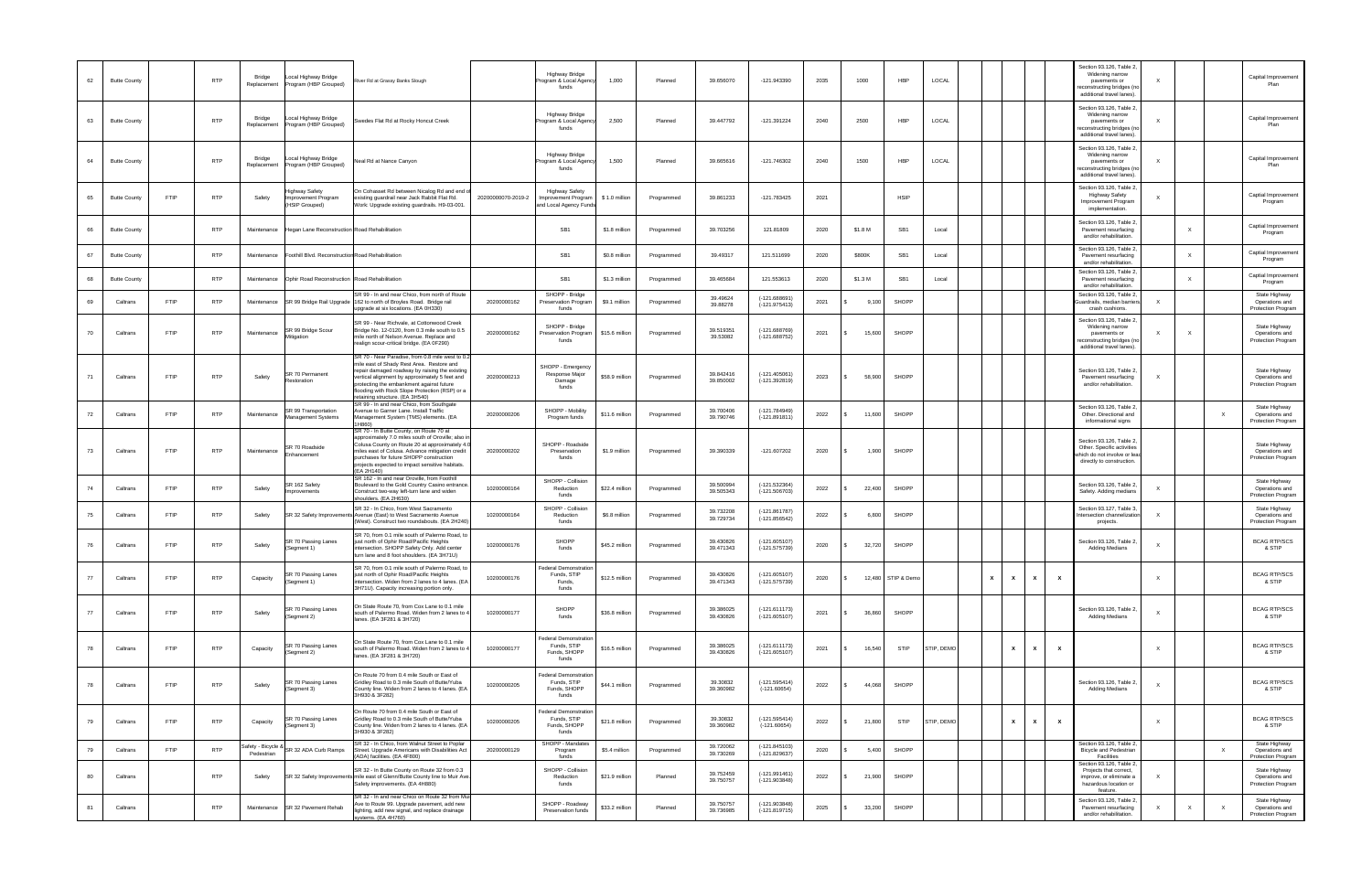| 82  | Caltrans |             | <b>RTP</b> | Maintenance             | SR 99 Pavement Rehab                                                                       | SR 99 - In Butte County in Gridley from West<br>Liberty Road to Chico San Drive, Pavement<br>rehab, upgrade curb ramps, drainage systems,<br>and install fiber optics. (EA 1H140)                                                                                                                           | SHOPP - Roadway<br>Preservation funds                                                                                                     | \$16.1 million                          | Planned    | 39.347997<br>39.375932 | $(-121.687774)$<br>$(-121.687937)$ | 2025 | 16,100 | <b>SHOPP</b> |                          |              |   |              | Section 93.126, Table 2<br>Widening narrow<br>pavements or<br>econstructing bridges (no<br>additional travel lanes). |          |              |              | State Highway<br>Operations and<br>Protection Program |
|-----|----------|-------------|------------|-------------------------|--------------------------------------------------------------------------------------------|-------------------------------------------------------------------------------------------------------------------------------------------------------------------------------------------------------------------------------------------------------------------------------------------------------------|-------------------------------------------------------------------------------------------------------------------------------------------|-----------------------------------------|------------|------------------------|------------------------------------|------|--------|--------------|--------------------------|--------------|---|--------------|----------------------------------------------------------------------------------------------------------------------|----------|--------------|--------------|-------------------------------------------------------|
| 83  | Caltrans |             | <b>RTP</b> | Safety                  | SR 191 Permanent<br>Restoration                                                            | SR 191 - In Butte County on Route 191 from (<br>mile south of Paradise Dump Rd to 0.3 mile<br>south of Old Clark Rd. Cut back existing slopes.<br>(SHOPP ID 21899)                                                                                                                                          | SHOPP - Emergency<br>Response Major<br>Damage<br>funds                                                                                    | \$12.5 million                          | Planned    | 39.714415<br>39.721491 | $(-121.611577)$<br>$(-121.611977)$ | 2021 | 12,500 | SHOPP        |                          |              |   |              | Section 93.126, Table 2,<br>Guardrails, median barriers<br>crash cushions.                                           |          |              |              | State Highway<br>Operations and<br>Protection Program |
| 84  | Caltrans |             | <b>RTP</b> | Safety                  | GR 32 Permanent<br>Restoration                                                             | SR 32 - In Butte County on Route 32, 0.9 mile<br>east of Addison Rd. Soldier pile wall. (SHOPP I<br>21796)                                                                                                                                                                                                  | SHOPP - Emergency<br>Response Major<br>Damage<br>funds                                                                                    | \$15.2 million                          | Planned    | 39.958893<br>39.961579 | $(-121.637282)$<br>$(-121.638034)$ | 2022 | 15,200 | <b>SHOPP</b> |                          |              |   |              | Section 93.126, Table 2<br>Widening narrow<br>pavements or<br>econstructing bridges (no<br>additional travel lanes). |          |              |              | State Highway<br>Operations and<br>Protection Program |
| 85  | Caltrans |             | <b>RTP</b> | Safety                  | SR 70 Permanent<br>Restoration                                                             | SR 70 - In Butte County on Route 70 at various<br>locations. Drainage systems. (SHOPP ID 21798                                                                                                                                                                                                              | SHOPP - Emergency<br>Response Major<br>Damage<br>funds                                                                                    | \$2.9 million                           | Planned    | 39.730574<br>39.779127 | $(-121.494284)$<br>$(-121.452249)$ | 2022 | 2,900  | <b>SHOPP</b> |                          |              |   |              | Section 93.126, Table 2<br>Projects that correct,<br>improve, or eliminate a<br>hazardous location or<br>feature.    |          |              |              | State Highway<br>Operations and<br>Protection Program |
| 86  | Caltrans |             | <b>RTP</b> | Maintenance             | SR 70 Pavement Rehab                                                                       | SR 70 - In Butte County on Route 70 from 0.6<br>mile east of Big Ben Rd to Plumas County line.<br>loadway preservation (CAPM) and drainage<br>improvements. (SHOPP ID 20496)                                                                                                                                | SHOPP - Roadway<br>Preservation funds                                                                                                     | \$14.8 million                          | Planned    | 39.740335<br>39.861877 | $(-121.495843)$<br>$(-121.387784)$ | 2026 | 14,800 | <b>SHOPP</b> |                          |              |   |              | Section 93.126, Table 2,<br>Traffic control devices and<br>operating assistance other<br>han signalization projects. |          |              |              | State Highway<br>Operations and<br>Protection Program |
| 87  | Caltrans |             | <b>RTP</b> | Maintenance             | SR 162 Pavement Rehab                                                                      | SR 162 - In Butte County on Route 162 in<br>Oroville from Feather River Bridge #12-34 to<br>Foothill Blvd. Roadway preservation. (SHOPP II<br>(6387)                                                                                                                                                        | SHOPP - Roadway<br>Preservation funds                                                                                                     | \$7.8 million                           | Planned    | 39.49791<br>39.500994  | $(-121.579664)$<br>$(-121.532364)$ | 2025 | 7,800  | SHOPP        |                          |              |   |              | Section 93.126, Table 2,<br>Pavement resurfacing<br>and/or rehabilitation.                                           |          |              |              | State Highway<br>Operations and<br>Protection Program |
| 88  | Chico    | FTIP        | <b>RTP</b> | Bicycle &<br>Pedestrian | Esplanade Corridor Safety<br>and Accessibility<br>mprovement Project                       | Project includes various non motorized "complet<br>streets" improvements along the Esplanade<br>Corridor from W. 11th Avenue to Memorial<br>Avenue. Improvements are both on Esplande<br>and Oleander.                                                                                                      | <b>Congestion Mitigation</b><br>and Air Quality Program<br>20200000194<br>Local Agency & Active<br><b>Transportation Program</b><br>Funds | \$7.7 million                           | Programmed | 39.73776418200         | -121.84572932200                   | 2022 | 7700   | ATP          | Nexus 610<br>W-Trans #18 |              |   |              | Section 93.126, Table 2<br>Air Quality. Bicycle and<br><b>Pedestrian Facilities</b>                                  | $\times$ |              | $\mathsf{x}$ | Chico Bicycle Plan                                    |
| 89  | Chico    | <b>FTIP</b> | <b>RTP</b> | Bicycle &<br>Pedestrian | itte Chico Creek<br>Pedestrian / Bicycle Bridge<br>Connection at Community<br>Park Project | Just south of Humboldt Ave, west of State Route<br>99. Project entails new bridge connector over<br>Little Chico Creek into the north side of 20th<br>treet Park.                                                                                                                                           | ocal Agency & Active<br>Not yet assigned<br>Funds                                                                                         | ransportation Program \$ 2.1 million    | Programmed | 39.734297              | $-121.817234$                      | 2023 | 2142   | ATP          | LOCAL                    |              |   |              | Section 93.126, Table 2<br>Air Quality. Bicycle and<br><b>Pedestrian Facilities</b>                                  |          |              |              | Chico Bicycle Plan                                    |
| 90  | Chico    | <b>FTIP</b> | <b>RTP</b> | Bicycle &<br>Pedestrian | SR 99 Bikeway Phase 4<br>Improvements                                                      | Business Lane along the east side of SR 99<br>corridor to the Skyway northbound on-ramp.<br>Project is to construct a new Class 1 Bikeway<br>Project                                                                                                                                                        | <b>Congestion Mitigation</b><br>and Air Quality Program<br>20200000189<br>Local Agency & Active<br><b>Fransportation Progran</b><br>Funds | \$2.4 million                           | Programmed | 39.71814912000         | -121.80220776000                   | 2020 | 2400   | ATP          | CMAQ<br>LOCAL            |              |   |              | Section 93.126, Table 2<br>Air Quality. Bicycle and<br><b>Pedestrian Facilities</b>                                  |          |              | $\mathsf{x}$ | Chico Bicycle Plan                                    |
| 91  | Chico    | <b>FTIP</b> | <b>RTP</b> | Bicycle &<br>Pedestrian | SR 99 Corridor Bikeway<br>hase 5 - 20th Street<br>Crossing                                 | SR 99 Corridor Bikeway Project Phase 5<br>ompletes the gap adjacent to SR 99 from Chico<br>Mall across 20th Street to the south end of<br>Business Lane. Scope of project is develop a<br>new bicycle and pedestrian crossing (bridge) ov<br>20th Street in Chico.                                          | <b>Congestion Mitigation</b><br>and Air Quality Program<br>20200000117<br>Local Agency & Active<br><b>Fransportation Program</b><br>Funds | \$15.5 million                          | Programmed | 39.72725958660         | -121.80608392300                   | 2023 | 15500  | ATP          | CMAQ<br>LOCAL            |              |   |              | Section 93.126, Table 2<br>Air Quality. Bicycle and<br><b>Pedestrian Facilities</b>                                  |          |              | $\mathsf{X}$ | Chico Bicycle Plan                                    |
| 92  | Chico    | <b>FTIP</b> | <b>RTP</b> | Capacity<br>Increasing  | Bruce Rd Bridge<br>Replacement Project                                                     | In Chico 0.5 miles south of Humboldt Rd on<br>Bruce Road over Little Chico Creek.Project<br>includes replacement of an existing 2-lane<br>functionally obsolete bridge with a new 4-lane<br>bridge including reconstruction of bridge<br>approaches. New bridge incorporates a class I<br>picycle facility. | Local Agency funds &<br>20200000204<br>uture Highway Bridge<br>Program Funds                                                              | \$7.9 million                           | Planned    | 39.73329216980         | -121.78750441000                   | 2022 | 7900   | LOCAL        |                          | $\mathbf{x}$ | х | $\mathbf{x}$ |                                                                                                                      |          |              |              | Chico General Plan                                    |
| 93  | Chico    | <b>FTIP</b> | <b>RTP</b> | Maintenance             | ocal Highway Bridge<br>Program (HBP Grouped)                                               | City of Chico Bridge Preventive Maintenance<br>Program (BPMP) Development. Staff time.                                                                                                                                                                                                                      | Highway Bridge<br>20200000056-2019-27<br>funds                                                                                            | rogram & Local Agency \$ 0.015 million  | Programmed | 39.729228              | $-121.837501$                      | 2026 | 15     | <b>HBP</b>   |                          |              |   |              | Section 93.126, Table 2,<br>Pavement resurfacing<br>and/or rehabilitation.                                           |          | $\times$     |              | Chico Capital<br><b>Improvement Program</b>           |
| 94  | Chico    | <b>FTIP</b> | <b>RTP</b> | Maintenance             | ocal Highway Bridge<br>Program (HBP Grouped)                                               | /allombrosa Ave. At Big Chico Creek between<br>st St and Memorial Way. Scope of the work<br>includes rock slope protection (RSP) and scoul<br>itigation.                                                                                                                                                    | <b>Highway Bridge</b><br>20200000056-2019-28<br>funds                                                                                     | rogram & Local Agency \$ 0.143 million  | Programmed | 39.73209645760         | -121.83797129100                   | 2026 | 143    | HBP          |                          |              |   |              | Section 93.126, Table 2,<br>Pavement resurfacing<br>and/or rehabilitation.                                           |          | $\times$     |              | Chico Capital<br><b>Improvement Program</b>           |
| 95  | Chico    | FTIP        | <b>RTP</b> | Maintenance             | ocal Highway Bridge.<br>Program (HBP Grouped)                                              | Park Ave. At Little Chico Creek, 0.1 mile north o<br>11th Street. Scope of the work includes rock<br>slope protection (RSP) and scour mitigation.                                                                                                                                                           | <b>Highway Bridge</b><br>20200000056-2019-29<br>funds                                                                                     | rogram & Local Agency \$ 0.114 million  | Programmed | 39.72486445650         | -121.83336532200                   | 2026 | 114    | <b>HBP</b>   |                          |              |   |              | Section 93.126. Table 2.<br>Pavement resurfacing<br>and/or rehabilitation.                                           |          |              |              | Chico Capital<br>Improvement Program                  |
| 96  | Chico    | <b>FTIP</b> | <b>RTP</b> | Maintenance             | Local Highway Bridge<br>Program (HBP Grouped)                                              | varner St. At Big Chico Creek between 1st Si<br>and Legion Ave. Scope of the work includes<br>rock slope protection (RSP) and scour mitigation<br>oint seal.                                                                                                                                                | <b>Highway Bridge</b><br>20200000056-2019-30 Program & Local Agency \$ 0.117 million<br>funds                                             |                                         | Programmed | 39.72887785220         | -121.84829350200                   | 2026 | 117    | HBP          |                          |              |   |              | Section 93.126, Table 2,<br>Pavement resurfacing<br>and/or rehabilitation.                                           |          | $\times$     |              | Chico Capital<br>Improvement Program                  |
| 97  | Chico    | <b>FTIP</b> | <b>RTP</b> | Maintenance             | Local Highway Bridge<br>Program (HBP Grouped)                                              | Bruce Rd. At S Fork Dead Horse Slough, just<br>north of State Route 32. Scope of the work<br>includes rock slope protection (RSP) and scour<br>itigation                                                                                                                                                    | <b>Highway Bridge</b><br>20200000056-2019-31 Program & Local Agency \$ 0.084 million<br>funds                                             |                                         | Programmed | 39.74327807290         | -121.79228837000                   | 2026 | 84     | HBP          |                          |              |   |              | Section 93.126, Table 2,<br>Pavement resurfacing<br>and/or rehabilitation.                                           |          | $\times$     |              | Chico Capital<br>Improvement Program                  |
| 98  | Chico    | FTIP        | <b>RTP</b> | Maintenance             | Local Highway Bridge<br>Program (HBP Grouped)                                              | 5TH Ave. At Lindo Channel, at E. Lindo Ave.<br>cope of the work includes rock slope protectior<br>(RSP), scour mitigation and Methacrylate Deck<br>atment.                                                                                                                                                  | <b>Highway Bridge</b><br>20200000056-2019-32 Program & Local Agency \$ 0.158 million<br>funds                                             |                                         | Programmed | 39.75327473960         | -121.82921461100                   | 2026 | 158    | HBP          |                          |              |   |              | Section 93.126, Table 2,<br>Pavement resurfacing<br>and/or rehabilitation.                                           |          | $\times$     |              | Chico Capital<br>Improvement Program                  |
| 99  | Chico    | <b>FTIP</b> | <b>RTP</b> | Maintenance             | Local Highway Bridge<br>Program (HBP Grouped)                                              | voress St. At Little Chico Creek between<br>lumboldt Ave and 12th St. Scope of the work<br>includes rock slope protection (RSP), scour<br>itigation and Methacrylate Deck treatment.                                                                                                                        | <b>Highway Bridge</b><br>20200000056-2019-33 Program & Local Agency \$ 0.140 million<br>funds                                             |                                         | Programmed | 39.72727319670         | -121.82754960700                   | 2026 | 140    | HBP          |                          |              |   |              | Section 93.126, Table 2,<br>Pavement resurfacing<br>and/or rehabilitation.                                           |          | $\times$     |              | Chico Capital<br>Improvement Program                  |
| 100 | Chico    | <b>FTIP</b> | <b>RTP</b> | Maintenance             | Local Highway Bridge<br>Program (HBP Grouped)                                              | Main St. At Big Chico Creek, 0.15 mile north of<br>2nd St. Scope of work includes joint seals.                                                                                                                                                                                                              | Highway Bridge<br>20200000056-2019-34<br>funds                                                                                            | rogram & Local Agency \$ 0.036 million  | Programmed | 39.73198809260         | -121.84198252900                   | 2026 | 36     | <b>HBP</b>   |                          |              |   |              | Section 93.126, Table 2,<br>Pavement resurfacing<br>and/or rehabilitation.                                           |          | $\times$     |              | Chico Capital<br>Improvement Program                  |
| 101 | Chico    | <b>FTIP</b> | <b>RTP</b> | Maintenance             | Local Highway Bridge<br>Program (HBP Grouped)                                              | Aangrove Ave. At Lindo Channel between 10th<br>and Cohasset. Scope of work includes spall<br>reparir joint seal and Methacrylate Deck<br>eatment                                                                                                                                                            | <b>Highway Bridge</b><br>20200000056-2019-35 F<br>funds                                                                                   | Program & Local Agency \$ 0.163 million | Programmed | 39.75096078560         | -121.84468746000                   | 2026 | 163    | HBP          |                          |              |   |              | Section 93.126, Table 2,<br>Pavement resurfacing<br>and/or rehabilitation.                                           |          | $\times$     |              | Chico Capital<br>Improvement Program                  |
| 102 | Chico    | <b>FTIP</b> | <b>RTP</b> | Maintenance             | Local Highway Bridge<br>Program (HBP Grouped)                                              | Valnut St. At Little Chico Creek between Dayto<br>d and 9th St. Scope of the work includes rock<br>slope protection (RSP), scour mitigation and<br>Aethacrylate Deck treatment.                                                                                                                             | <b>Highway Bridge</b><br>20200000056-2019-36<br>funds                                                                                     | rogram & Local Agency \$ 0.131 million  | Programmed | 39.71840651170         | -121.84340173500                   | 2026 | 131    | HBP          |                          |              |   |              | Section 93.126, Table 2,<br>Pavement resurfacing<br>and/or rehabilitation.                                           |          | $\times$     |              | Chico Capital<br>Improvement Program                  |
| 103 | Chico    | <b>FTIP</b> | <b>RTP</b> | Maintenance             | Local Highway Bridge<br>Program (HBP Grouped)                                              | Aidway Rd. At Comanche Creek 0.1 mile south<br>of Park Ave. Scope of work includes                                                                                                                                                                                                                          | <b>Highway Bridge</b><br>20200000056-2019-36<br>funds                                                                                     | rogram & Local Agency \$ 0.063 million  | Programmed | 39.71323923190         | -121.81345199400                   | 2026 | 63     | <b>HBP</b>   |                          |              |   |              | Section 93.126, Table 2,<br>Pavement resurfacing<br>and/or rehabilitation.                                           |          | $\times$     |              | Chico Capital<br><b>Improvement Program</b>           |
| 104 | Chico    | <b>FTIP</b> | <b>RTP</b> | Maintenance             | Local Highway Bridge<br>Program (HBP Grouped)                                              | Methacrylate Deck treatment and spall repairs.<br>ongfellow Ave. At Lindo Channel between 1st<br>nd Manzanita. Scope of work includes<br>ethacrylate Deck treatment.                                                                                                                                        | <b>Highway Bridge</b><br>20200000056-2019-38<br>funds                                                                                     | rogram & Local Agency \$ 0.069 million  | Programmed | 39.75269609480         | -121.82464674900                   | 2026 | 69     | <b>HBP</b>   |                          |              |   |              | Section 93.126, Table 2,<br>Pavement resurfacing<br>and/or rehabilitation.                                           |          | $\times$     |              | Chico Capital<br><b>Improvement Program</b>           |
| 105 | Chico    | <b>FTIP</b> | <b>RTP</b> | Maintenance             | Local Highway Bridge<br>Program (HBP Grouped)                                              | Bruce Rd. At Little Chico Creek, 0.5 mile south<br>lumboldt Rd. Scope of work includes<br>lethacrylate Deck treatment.                                                                                                                                                                                      | <b>Highway Bridge</b><br>20200000056-2019-40<br>funds                                                                                     | rogram & Local Agency \$ 0.024 million  | Programmed | 39.73326029950         | -121.78728704200                   | 2026 |        | <b>HBP</b>   |                          |              |   |              | Section 93.126, Table 2,<br>Pavement resurfacing<br>and/or rehabilitation.                                           |          | $\times$     |              | Chico Capital<br>mprovement Program                   |
| 106 | Chico    | <b>FTIP</b> | <b>RTP</b> | Maintenance             | Local Highway Bridge<br>Program (HBP Grouped)                                              | Skyway Av. At Little Chico-Butte CR DV CH, 0.4<br>nile northwest of Humbug Rd. Scope of work<br>includes Methacrylate Deck treatment.                                                                                                                                                                       | <b>Highway Bridge</b><br>20200000056-2019-41<br>funds                                                                                     | rogram & Local Agency \$ 0.056 million  | Programmed | 39.71318403880         | -121.78139265800                   | 2028 | 56     | <b>HBP</b>   |                          |              |   |              | Section 93.126, Table 2,<br>Pavement resurfacing<br>and/or rehabilitation.                                           |          | $\mathsf{X}$ |              | Chico Capital<br>Improvement Program                  |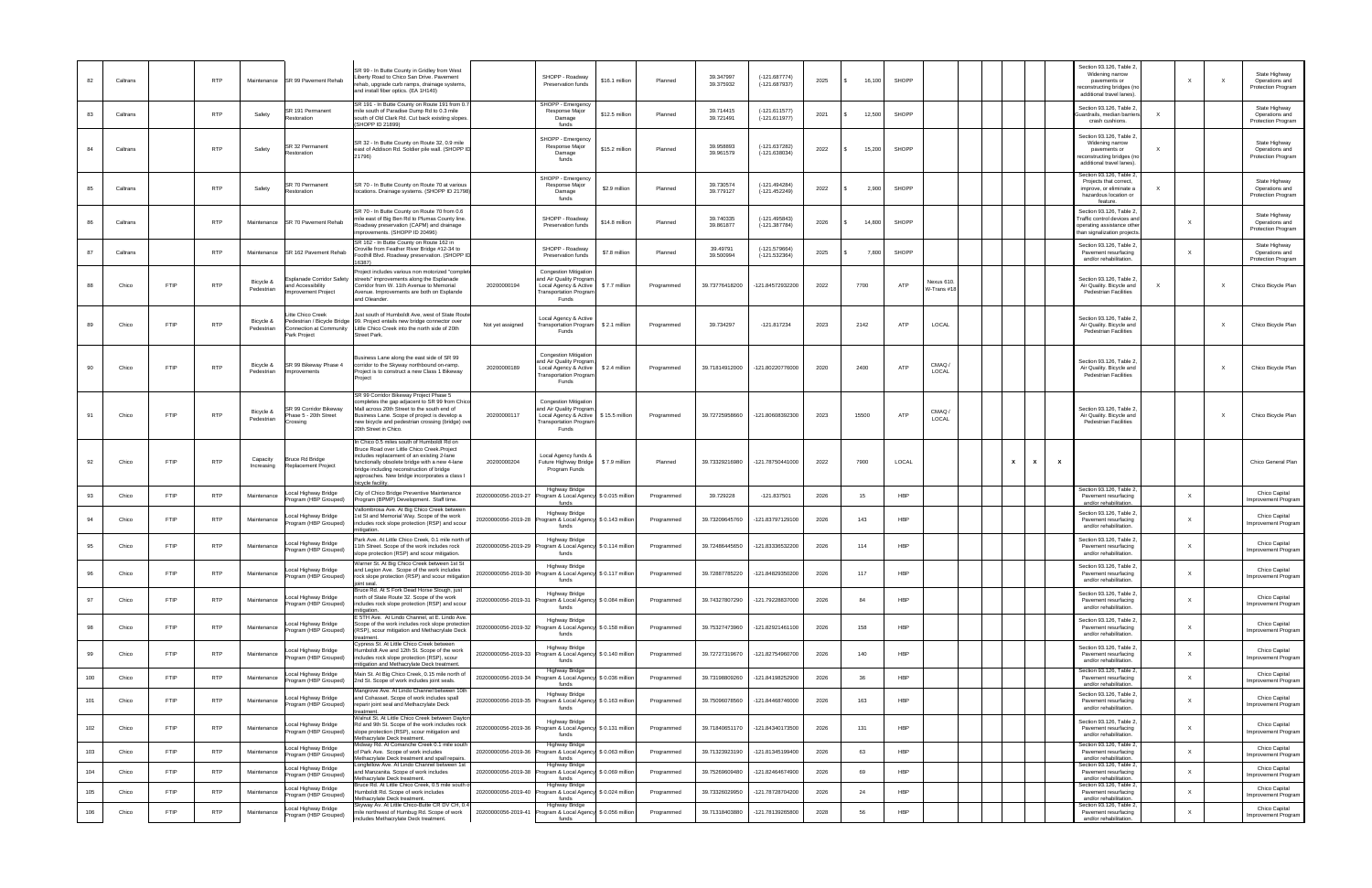|            | 107 | Chico | FTIP        | <b>RTP</b> | Maintenance          | ocal Highway Bridge<br>rogram (HBP Grouped)                         | orest Ave. At Little Chico Creek, just south of<br>umboldt Rd. Scope of work includes<br>thacrylate Deck treatment.                                                                                                                                                                | 20200000056-2019-42 | <b>Highway Bridge</b><br>rogram & Local Agency<br>funds                      | \$0.077 million  | Programmed    | 39.73746029330 | -121.80437450000 | 2028 | 77    | <b>HBP</b>      |  |              |   |                           | Section 93.126, Table 2,<br>Pavement resurfacing<br>and/or rehabilitation.                                           | $\times$                  | Chico Capital<br>mprovement Program         |
|------------|-----|-------|-------------|------------|----------------------|---------------------------------------------------------------------|------------------------------------------------------------------------------------------------------------------------------------------------------------------------------------------------------------------------------------------------------------------------------------|---------------------|------------------------------------------------------------------------------|------------------|---------------|----------------|------------------|------|-------|-----------------|--|--------------|---|---------------------------|----------------------------------------------------------------------------------------------------------------------|---------------------------|---------------------------------------------|
|            | 108 | Chico | <b>FTIP</b> | <b>RTP</b> | Maintenance          | ocal Highway Bridge<br>rogram (HBP Grouped)                         | lanzanita Ave. At Lindo Channel between East<br>ve & Hooker Oak. Scope of work includes<br>thacrylate Deck treatment.                                                                                                                                                              |                     | <b>Highway Bridge</b><br>20200000056-2019-43 Program & Local Agency<br>funds | \$0.081 million  | Programmed    | 39.76038050250 | -121.80156253300 | 2028 | 81    | HBP             |  |              |   |                           | Section 93.126, Table 2,<br>Pavement resurfacing<br>and/or rehabilitation.                                           | $\times$                  | Chico Capital<br>mprovement Program         |
|            | 109 | Chico | <b>FTIP</b> | <b>RTP</b> | Maintenance          | ocal Highway Bridge<br>rogram (HBP Grouped)                         | fill St. At Little Chico Creek, 0.1 mile north of<br>2th St. Scope of work includes Methacrylate<br>eck treatmen                                                                                                                                                                   | 20200000056-2019-44 | <b>Highway Bridge</b><br>rogram & Local Agency<br>funds                      | \$0.018 million  | Programmed    | 39.72823542710 | -121.82581402400 | 2028 | 18    | <b>HBP</b>      |  |              |   |                           | Section 93.126, Table 2,<br>Pavement resurfacing<br>and/or rehabilitation.                                           | $\times$                  | Chico Capital<br>mprovement Program         |
|            | 110 | Chico | FTIP        | <b>RTP</b> | Maintenance          | ocal Highway Bridge<br>rogram (HBP Grouped)                         | lanzanita Ave. At Big Chico Creek between<br>allombrosa and Centenial. Scope of work<br>cludes Methacrylate Deck treatment.                                                                                                                                                        |                     | <b>Highway Bridge</b><br>20200000056-2019-45 Program & Local Agency<br>funds | \$0.053 million  | Programmed    | 39.75823756530 | -121.79585164200 | 2028 | 53    | HBP             |  |              |   |                           | Section 93.126, Table 2,<br>Pavement resurfacing<br>and/or rehabilitation.                                           | $\times$                  | Chico Capital<br>mprovement Program         |
|            | 111 | Chico | <b>FTIP</b> | <b>RTP</b> | Maintenance          | ocal Highway Bridge<br>rogram (HBP Grouped)                         | Ohasset Rd. At Sycamore Creek Tributary, 0.<br>nile north of Eaton Rd. Scope of repairs include:<br>nt seals                                                                                                                                                                       | 20200000056-2019-46 | <b>Highway Bridge</b><br>rogram & Local Agency \$ 0.075 million<br>funds     |                  | Programmed    | 39.78669295550 | -121.84395473700 | 2028 | 75    | <b>HBP</b>      |  |              |   |                           | Section 93.126, Table 2,<br>Pavement resurfacing<br>and/or rehabilitation.                                           | $\times$                  | Chico Capital<br>Improvement Program        |
|            | 112 | Chico | <b>FTIP</b> | <b>RTP</b> | Maintenance          | ocal Highway Bridge<br>rogram (HBP Grouped)                         | roadway St. At Little Chico Creek just south of<br>9th St. Scope of work includes AC deck remova<br>lethacrylate Deck treatment, wingwall and<br>ackwall repairs                                                                                                                   | 20200000056-2019-47 | <b>Highway Bridge</b><br>rogram & Local Agency \$ 0.256 million<br>funds     |                  | Programmed    | 39.72426918870 | -121.83517473500 | 2028 | 256   | HBP             |  |              |   |                           | Section 93.126, Table 2,<br>Pavement resurfacing<br>and/or rehabilitation.                                           | $\times$                  | Chico Capital<br><b>Improvement Program</b> |
|            | 113 | Chico | <b>FTIP</b> | <b>RTP</b> | Maintenance          | ocal Highway Bridge<br>rogram (HBP Grouped)                         | ine St. At Little Chico Creek between Humbol<br>ve and 12th St. Scope of work includes<br>ethacrylate Deck treatment.                                                                                                                                                              |                     | Highway Bridge<br>20200000056-2019-48 Program & Local Agency<br>funds        | \$ 0.031 million | Programmed    | 39.727066      | $-121.828738$    | 2028 | 31    | <b>HBP</b>      |  |              |   |                           | Section 93.126, Table 2,<br>Pavement resurfacing<br>and/or rehabilitation.                                           | $\times$                  | Chico Capital<br>mprovement Program         |
|            | 114 | Chico | <b>FTIP</b> | <b>RTP</b> | Maintenance          | ocal Highway Bridge<br>rogram (HBP Grouped)                         | hestnut St. At Little Chico Creek at W. 9th St<br>cope of work includes Methacrylate Deck                                                                                                                                                                                          | 20200000056-2019-49 | <b>Highway Bridge</b><br>Program & Local Agency<br>funds                     | \$0.041 million  | Programmed    | 39.72274835420 | -121.83829519500 | 2028 | 41    | <b>HBP</b>      |  |              |   |                           | Section 93.126, Table 2,<br>Pavement resurfacing<br>and/or rehabilitation.                                           | $\times$                  | Chico Capital<br><b>Improvement Program</b> |
|            | 115 | Chico | <b>FTIP</b> | <b>RTP</b> | Safety               | <b>Highway Safety</b><br>mprovement Program<br><b>HSIP Grouped)</b> | t the intersection at SR-99 NB On-Off Ramps/<br>aton Road / Hicks Lane. Scope is to construct<br>-leg roundabout intersection with adequate bik<br>and pedestrian access. H8-03-003:                                                                                               | 20200000070-2019-3  | <b>Highway Safety</b><br>mprovement Program<br>and Local Agency Fund:        | \$5.8 million    | Programmed    | 39.77442173580 | -121.87325013300 | 2021 | 5800  | <b>HSIP</b>     |  |              |   |                           | Section 93.126, Table 2,<br><b>Highway Safety</b><br>Improvement Program<br>implementation.                          |                           | Chico Capital<br>Improvement Program        |
|            | 116 | Chico | FTIP        | <b>RTP</b> | Safety               | <b>Highway Safety</b><br>Improvement Program<br>(HSIP Grouped)      | Citywide systemic safety improvements includin<br>nstallation of improved signal hardware and<br>countdown heads at signalized intersections,<br>pedestrian crossings at uncontrolled locations,<br>and upgraded intersection pavement markings a<br>non-signalized intersections. | 20200000070-2019-4  | <b>Highway Safety</b><br>Improvement Program<br>and Local Agency Fund:       | \$1.6 million    | Programmed    | 39.722223      | $-121.847584$    | 2020 | 1600  | <b>HSIP</b>     |  |              |   |                           | Section 93.126, Table 2<br><b>Highway Safety</b><br>Improvement Program<br>implementation.                           |                           | Chico Capital<br>Improvement Program        |
|            | 117 | Chico | FTIP        | <b>RTP</b> | Safety               | Local Highway Bridge<br>Program (HBP Grouped)                       | vy St. Over Little Chico Creek between 9th &<br>1th Streets. Rehabilitate and widen the existing<br>lane bridge to a full width 2 lanes with<br>shoulders.Bridge No. 12C0279.                                                                                                      |                     | <b>Highway Bridge</b><br>20200000056-2019-24 Program & Local Agency<br>funds | \$2.1 million    | Programmed    | 39.720437      | $-121.839023$    | 2026 | 2100  | <b>HBP</b>      |  |              |   |                           | Section 93.126, Table 2<br>Widening narrow<br>pavements or<br>econstructing bridges (no<br>additional travel lanes). |                           | Chico Capital<br>Improvement Program        |
|            | 118 | Chico | FTIP        | <b>RTP</b> | Safety               | Local Highway Bridge<br>Program (HBP Grouped)                       | omona Rd. Over Little Chico Creek, 0.4 mile<br>south east of Miller Ave. Replace the existing 2<br>lane bridge, without adding lane capacity. Bridge<br>No. 12C0328, Project #5037(024), 5037(036)                                                                                 | 20200000056-2019-25 | <b>Highway Bridge</b><br>Program funds                                       | \$4.2 million    | Programmed    | 39.716278      | $-121.845316$    | 2024 | 4200  | <b>HBP</b>      |  |              |   |                           | Section 93.126, Table 2<br>Widening narrow<br>pavements or<br>econstructing bridges (no<br>additional travel lanes). |                           | Chico Capital<br>Improvement Program        |
|            | 119 | Chico | FTIP        | <b>RTP</b> | Safety               | Local Highway Bridge<br>Program (HBP Grouped)                       | alem Street. Over Little Chico Creek, 0.1 mile<br>orth of 10th St. Rehabilitate functionally<br>bbsolete 2 lane bridge. No Added Lane capacity<br>ridge No. 12C0336.)                                                                                                              | 20200000056-2019-26 | Highway Bridge<br>Program funds                                              | \$4.3 million    | Programmed    | 39.723865      | $-121.836298$    | 2024 | 4300  | HBP             |  |              |   |                           | Section 93.126, Table 2<br>Widening narrow<br>pavements or<br>econstructing bridges (no<br>additional travel lanes). |                           | Chico Capital<br>Improvement Program        |
|            | 120 | Chico | <b>FTIP</b> | <b>RTP</b> | Safety               | Guynn Rd over Lindo<br>Channel Bridge Project                       | oject is located just north of W Lindo Ave.<br>eplace the existing 1 lane structurally deficient<br>oridge with a new 2 lane bridge. Bridge No<br>2C0066                                                                                                                           | 20200000108         | Highway Bridge<br>Program funds                                              | \$5.3 million    | Programmed    | 39.743577      | $-121.875911$    | 2024 | 5300  | HBP             |  | x            |   | x                         |                                                                                                                      |                           | Chico Capital<br><b>Improvement Program</b> |
|            | 121 | Chico |             | <b>RTP</b> | Capacity             | Bruce Rd. Widening                                                  | From Skyway to SR 32, widen Roadway (Bridge<br>ncluded as separate project)                                                                                                                                                                                                        | Nexus 601           | Nexus                                                                        | 13.4 million     | Planned       | 39.735734      | -121.787549      | 2022 | 13400 | LOCAL           |  | x            |   | $\boldsymbol{\mathsf{x}}$ |                                                                                                                      |                           | Chico Nexus                                 |
| Nex        | 122 | Chico |             | <b>RTP</b> | Capacity New         | Commerce Court<br>Connection                                        | From Ivy Street to Park Ave. connect existing<br>Commerce Ct. to Park Avenue via Westfield                                                                                                                                                                                         | Nexus 602           | Nexus                                                                        | \$1.3 million    | Planned       | 39.714665      | $-121.821262$    | 2030 | 1300  | LOCAL           |  | $\mathbf{x}$ |   | $\boldsymbol{\mathsf{x}}$ |                                                                                                                      |                           | Chico Nexus                                 |
| New<br>Nex | 123 | Chico |             | <b>RTP</b> | Capacity New         | E. 20th Street Widening                                             | rom Forest Avenue to Bruce Road. Widen fror<br>lane per direction to 2 lanes per direction with                                                                                                                                                                                    | Nexus 603           | Nexus                                                                        | \$3.1 million    | Planned       | 39.72668       | -121.79093       | 2030 | 3100  | LOCAL           |  | $\mathbf{x}$ |   | $\boldsymbol{\mathsf{x}}$ |                                                                                                                      |                           | Chico Nexus                                 |
|            | 124 | Chico |             | <b>RTP</b> | Capcity New Eaton Rd |                                                                     | From SR 32 to Catherin Ct. Construct new<br>alignment. 2 lane expressway and brdige - RR                                                                                                                                                                                           | Nexus 604           | Unfunded                                                                     | \$53.7 million   | Unconstrained | 39.767736      | $-121.895329$    |      | 53700 | <b>Unfunded</b> |  |              |   |                           |                                                                                                                      |                           | Chico Nexus                                 |
|            | 125 | Chico |             | <b>RTP</b> | Capcity New          | Eaton Rd                                                            | Catherine Ct to Esplanade. New road connectio                                                                                                                                                                                                                                      | Nexus 605           | <b>Unfunded</b>                                                              | \$6.2 million    | Unconstrained | 39.768044      | $-121.892287$    |      | 6200  | Unfunded        |  |              |   |                           |                                                                                                                      |                           | Chico Nexus                                 |
| New<br>Nex | 126 | Chico |             | <b>RTP</b> | Capacity New         | Eaton Rd Widening                                                   | From Hicks Lane to Cohasset. Widen and exten<br>to 4 lanes with median and new bridge at<br>Sycamore Creek Tributary                                                                                                                                                               | Nexus 606           | Nexus                                                                        | \$22 million     | Unconstrained | 39.775819      | $-121.850732$    | 2040 | 22000 | LOCAL           |  |              |   | $\mathbf{x}$              |                                                                                                                      | $\boldsymbol{\mathsf{x}}$ | Chico Nexus                                 |
| New<br>Nex | 127 | Chico |             | <b>RTP</b> | Capacity New         | Eaton Rd Widening                                                   | From Cohasset to Manzanita. Widen to 4 lanes<br>with median                                                                                                                                                                                                                        | Nexus 607           | Nexus                                                                        | \$14 million     | Unconstrained | 39.776639      | $-121.836573$    | 2040 | 14000 | LOCAL           |  |              |   | $\mathbf{x}$              |                                                                                                                      | $\times$                  | Chico Nexus                                 |
|            | 128 | Chico |             | <b>RTP</b> | Capacity New         | Esplanade Widening                                                  | Shasta Avenue to Nord Highway. Widen to 4<br>anes with median                                                                                                                                                                                                                      | Nexus 608           | Nexus                                                                        | \$6.5 million    | Unconstrained | 39.774761      | $-121.879392$    | 2030 | 6500  | LOCAL           |  | $\mathbf{x}$ | x | $\mathbf{x}$              |                                                                                                                      | $\times$                  | Chico Nexus                                 |
|            | 129 | Chico |             | <b>RTP</b> | Capacity New         | Mariposa Ave Connection                                             | From Glenshire Lane to Eaton Road, add new<br>rterial connection. 1 lane per direction                                                                                                                                                                                             | Nexus 609           | Nexus                                                                        | \$1.8 million    | Planned       | 39.768898      | $-121.824733$    | 2021 | 1800  | LOCAL           |  | $\mathbf{x}$ | x | $\mathbf{x}$              |                                                                                                                      | $\times$                  | Chico Nexus                                 |
|            | 130 | Chico |             | <b>RTP</b> | Capacity New         | Fair Street / Park Avenue<br>Connection                             | rom Fair St to Park Ave. Extend E. 23rd St.<br>Silver Dollark Pkwy thru "wedge" to connect to<br>Commerce Ct. Connection                                                                                                                                                           | Nexus 611           | Unfunded                                                                     | \$.970 million   | Unconstrained | 39.717482      | $-121.816845$    |      | 970   | Unfunded        |  |              |   |                           |                                                                                                                      |                           | Chico Nexus                                 |
|            | 131 | Chico |             | <b>RTP</b> | Capacity New         | Holly Avenue / Warner<br>Avenue Connection                          | From Capshaw Ct. to Fuchsia Way. Construct<br>new 2 lane connector                                                                                                                                                                                                                 | Nexus 612           | Unfunded                                                                     | \$2.580 million  | Unconstrained | 39.743452      | -121.860312      |      | 2580  | Unfunded        |  |              |   |                           |                                                                                                                      |                           | Chico Nexus                                 |
|            | 132 | Chico |             | <b>RTP</b> | Capacity New         | <b>Ivy Street</b>                                                   | From Hazel St to Meyers St. Construct new 2<br>ane connector                                                                                                                                                                                                                       | Nexus 613           | Unfunded                                                                     | \$7.13 million   | Unconstrained | 39.718112      | -121.836346      |      | 71300 | <b>Unfunded</b> |  |              |   |                           |                                                                                                                      |                           | Chico Nexus                                 |
|            | 133 | Chico |             | <b>RTP</b> | Capacity New         | Yosemite Drive                                                      | From SR 32 to Humboldt Rd. Construct new 2<br>ane connection                                                                                                                                                                                                                       | Nexus 614           | Unfunded                                                                     | \$5.820 million  | Unconstrained | 39.742854      | $-121.779237$    |      | 5820  | Unfunded        |  |              |   |                           |                                                                                                                      |                           | Chico Nexus                                 |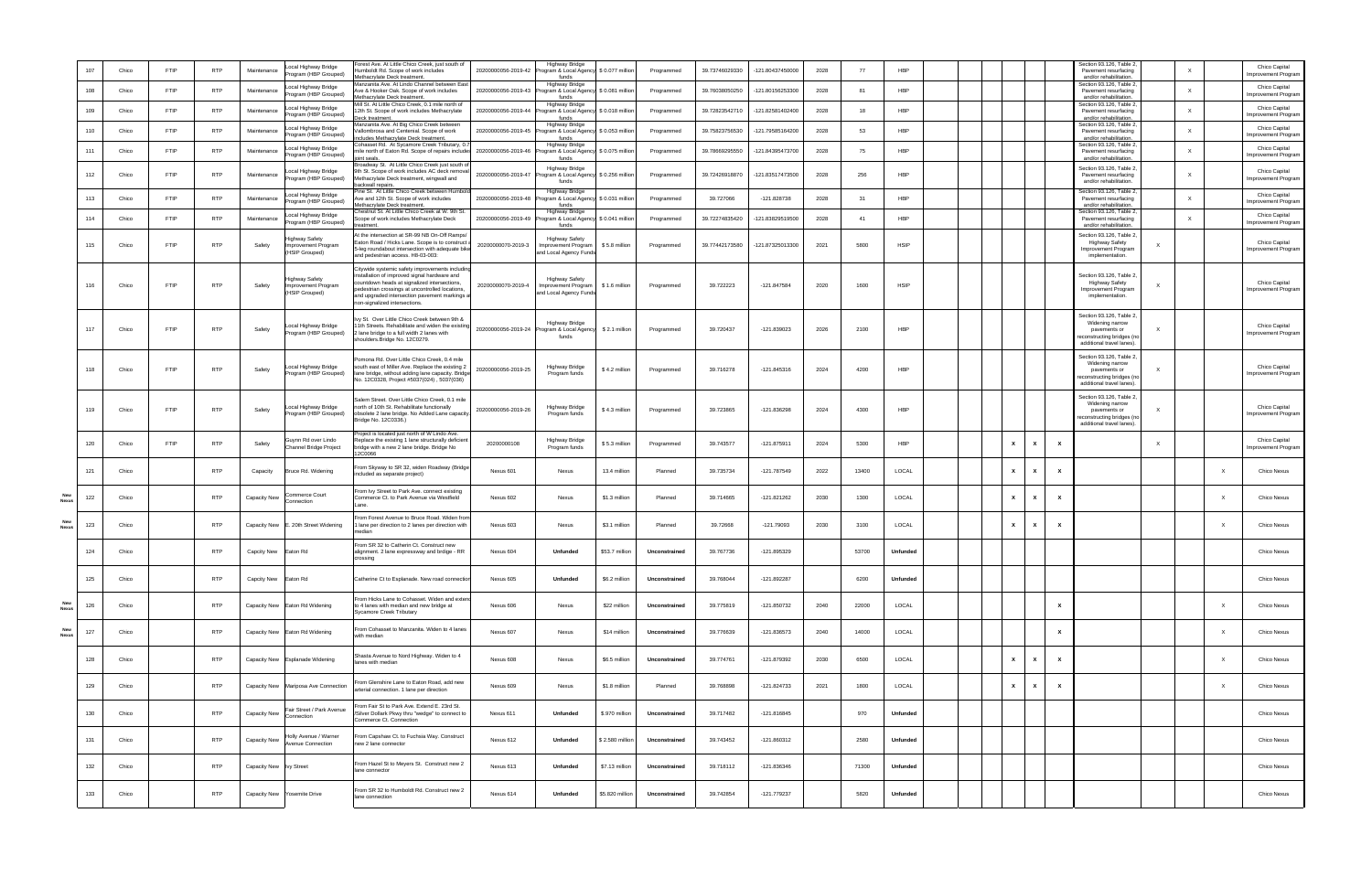| 134 | Chico | <b>RTP</b> | Capacity New                  | Votre Dame Boulevard<br>Connection                      | From Little Chico Creek to E. 20th Street.<br>Construct new 2 lane street and bridge at Little<br>Chico Creek                                    | Nexus 615 | Nexus    | \$7.850 million | Planned       | 39.735091 | -121.795548   | 2025 | 7850     | LOCAL           |  | $\mathsf{x}$<br>$\mathbf{x}$ | $\mathbf{x}$ |                                                                                                  | X            | Chico Nexus |
|-----|-------|------------|-------------------------------|---------------------------------------------------------|--------------------------------------------------------------------------------------------------------------------------------------------------|-----------|----------|-----------------|---------------|-----------|---------------|------|----------|-----------------|--|------------------------------|--------------|--------------------------------------------------------------------------------------------------|--------------|-------------|
| 135 | Chico | <b>RTP</b> | Capacity New                  | Silver Dollar Way Extension                             | From MLK Parkway to Fair St. Connect exist<br>oad stubs                                                                                          | Nexus 616 | Unfunded | \$2.76 million  | Unconstrained | 39.718602 | $-121.811009$ |      | 2760     | Unfunded        |  |                              |              |                                                                                                  |              | Chico Nexus |
| 136 | Chico | <b>RTP</b> | Capacity                      | Midway Widening                                         | From Hagan Lane to Park Ave. Widen road fron<br>2 lanes to 4 lanes with a median                                                                 | Nexus 617 | Nexus    | \$5.66 million  | Planned       | 39.711297 | $-121.811545$ | 2025 | 5660     | LOCAL           |  | $\mathbf{x}$<br>$\mathbf{x}$ | $\mathbf{x}$ |                                                                                                  |              | Chico Nexus |
| 137 | Chico | <b>RTP</b> | Operations                    | laintenance and Skyway Capacity<br>Improvements         | From SR 99 to Bruce Rd. Corridor Capacity<br>enhancements                                                                                        | Nexus 618 | Nexus    | \$4 million     | Planned       | 39.714953 | -121.793639   | 2028 | 4000     | LOCAL           |  |                              |              | Section 93.127 Table 3                                                                           | $\times$     | Chico Nexus |
| 138 | Chico | <b>RTP</b> | Operations                    | laintenance and Bruce Road/Sierra Sunrise<br>Terrace    | New Traffic Signal                                                                                                                               | Nexus 620 | Nexus    | \$.28 million   | Planned       | 39.743639 | -121.792375   | 2025 | 280      | LOCAL           |  |                              |              | Section 93.127 Table 3.<br>Intersection signalization<br>projects at individual<br>intersections |              | Chico Nexus |
| 139 | Chico | <b>RTP</b> | laintenance and<br>Operations | . 1st Ave / Mangrove Ave                                | Turn lane capacity expansion, storage length<br>xpansion, channelization improvements,<br>pedestrian safety due to increased traffic<br>olumes   | Nexus 621 | Nexus    | \$.250 million  | Planned       | 39.741213 | -121.837805   | 2028 | 250      | LOCAL           |  |                              |              | Section 93.127 Table 3<br>ntersection channelization<br>projects                                 | X            | Chico Nexus |
| 140 | Chico | <b>RTP</b> | faintenance and<br>Operations | East 20th Street/MLK                                    | Intersection capacity and queuing storage<br>enhancements consistent with adjacent<br>interchange improvements.                                  | Nexus 622 | Nexus    | \$1 million     | Planned       | 39.724933 | $-121.812321$ | 2028 | 1000     | LOCAL           |  |                              |              | Section 93.127 Table 3.<br>ntersection channelization<br>projects                                | X            | Chico Nexus |
| 141 | Chico | <b>RTP</b> | faintenance and<br>Operations | East Avenue/Cactus                                      | New Traffic Signal                                                                                                                               | Nexus 623 | Nexus    | \$.35 million   | Planned       | 39.761194 | -121.810509   | 2028 | 350      | LOCAL           |  |                              |              | Section 93.127 Table 3.<br>Intersection signalization<br>projects at individual<br>intersections | $\mathbf{x}$ | Chico Nexus |
| 142 | Chico | <b>RTP</b> | Operations                    | faintenance and East Avenue/ Cohasset<br>heos           | Turn lane capacity expansion, storage length<br>expansion, channelization improvements,<br>pedestrian safety due to increased traffic<br>columes | Nexus 624 | Nexus    | \$.250 million  | Planned       | 39.760867 | -121.843452   | 2028 | 250      | LOCAL           |  |                              |              | Section 93.127 Table 3.<br>ntersection channelization<br>projects                                | $\mathbf{x}$ | Chico Nexus |
| 143 | Chico | <b>RTP</b> | laintenance anc<br>Operations | East Avenue / Esplanade                                 | Turn lane capacity expansion, storage length<br>pansion, channelization improvements,<br>pedestrian safety due to increased traffic<br>olumes.   | Nexus 625 | Nexus    | \$.250 million  | Planned       | 39.756717 | -121.861365   | 2028 | 250      | LOCAL           |  |                              |              | Section 93.127 Table 3<br>ntersection channelization<br>projects                                 | $\mathbf{x}$ | Chico Nexus |
| 144 | Chico | <b>RTP</b> | faintenance and<br>Operations | Esplanade /DeGarmo Drive New Traffic Signal             |                                                                                                                                                  | Nexus 626 | Nexus    | \$.245 million  | Planned       | 39.7765   | -121.881213   | 2028 | 245      | LOCAL           |  |                              |              | Section 93.127 Table 3.<br>Intersection signalization<br>projects at individual<br>intersections | X            | Chico Nexus |
| 145 | Chico | <b>RTP</b> | faintenance and<br>Operations | Esplanade / Henshaw                                     | New Traffic Signal                                                                                                                               | Nexus 627 | Nexus    | \$.245 million  | Planned       | 39.759577 | -121.864226   | 2028 | 245      | LOCAL           |  |                              |              | Section 93.127 Table 3.<br>Intersection signalizatior<br>projects at individual<br>intersections | $\mathbf{x}$ | Chico Nexus |
| 146 | Chico | <b>RTP</b> | faintenance and<br>Operations | Esplanade / Rio Lindo                                   | New Traffic Signal                                                                                                                               | Nexus 628 | Nexus    | \$.21 million   | Planned       | 39.752625 | $-121.857275$ | 2028 | 210      | LOCAL           |  |                              |              | Section 93.127 Table 3.<br>Intersection signalizatior<br>projects at individual<br>intersections |              | Chico Nexus |
| 147 | Chico | <b>RTP</b> | laintenance an<br>Operations  | Humboldt Rd / Norte Dame New Traffic Signal             |                                                                                                                                                  | Nexus 629 | Nexus    | \$.315 million  | Planned       | 39.739108 | -121.799494   | 2028 | 315      | LOCAL           |  |                              |              | Section 93.127 Table 3.<br>ntersection signalization<br>projects at individual<br>intersections  | $\mathbf{x}$ | Chico Nexus |
| 148 | Chico | <b>RTP</b> | faintenance and<br>Operations | Manzanita/ Madrone                                      | Roundabout (within existing ROW)                                                                                                                 | Nexus 630 | Nexus    | \$.404 million  | Unconstrained | 39.758256 | -121.815292   | 2031 | 404      | LOCAL           |  |                              |              | Section 93.127 Table 3<br>ntersection channelization<br>projects                                 | X            | Chico Nexus |
| 149 | Chico | <b>RTP</b> | faintenance and<br>Operations | Manzanita/Mariposa                                      | Roundabout (within existing ROW)                                                                                                                 | Nexus 631 | Nexus    | \$1.91 million  | Planned       | 39.753125 | $-121.824391$ | 2025 | 1910     | LOCAL           |  |                              |              | Section 93.127 Table 3.<br>ntersection channelization<br>projects                                | X            | Chico Nexus |
| 150 | Chico | <b>RTP</b> | faintenance and<br>Operations | Park Avenue MLK                                         | Turn lane capacity expansion, storage length<br>xpansion, channelization improvements,<br>pedestrian safety due to increased traffic<br>volumes  | Nexus 632 | Nexus    | \$.7 million    | Planned       | 39.714784 | $-121.807117$ | 2026 | 700      | LOCAL           |  |                              |              | Section 93.127 Table 3.<br>ntersection channelization<br>projects                                | X            | Chico Nexus |
| 151 | Chico | <b>RTP</b> | Operations                    | laintenance and Skyway/Carmichael Drive<br>Country Club | Turn lane capacity expansion, storage length<br>expansion, channelization improvements,<br>pedestrian safety due to increased traffic<br>olumes  | Nexus 633 | Nexus    | \$.25 million   | Planned       | 39.714782 | $-121.805311$ | 2028 | 250      | LOCAL           |  |                              |              | Section 93.127 Table 3<br>ntersection channelization<br>projects                                 | X            | Chico Nexus |
| 152 | Chico | <b>RTP</b> | Operations                    | Maintenance and Skyway/Potter Road                      | New Traffic Signal (Bike Trail)                                                                                                                  | Nexus 634 | Nexus    | \$.25 million   | Planned       | 39.71316  | $-121.777897$ | 2028 | 250      | LOCAL           |  |                              |              | Section 93.127 Table 3.<br>Intersection signalization<br>projects at individual<br>intersections | $\mathbf{x}$ | Chico Nexus |
| 153 | Chico | <b>RTP</b> |                               | Capacity New West Park Extension                        | Extension from Midway to Otterson Dr (Bridge a<br>'eek)                                                                                          | Nexus 635 | Unfunded | \$9.39 million  | Unconstrained | 39.711923 | $-121.81609$  |      | 9390     | <b>Unfunded</b> |  |                              |              |                                                                                                  |              | Chico Nexus |
| 154 | Chico | <b>RTP</b> | laintenance and<br>Operations | Eaton Rd/ Floral Ave                                    | 2-Lane Roundabout                                                                                                                                | Nexus 636 | Nexus    | \$1.62 million  | Planned       | 39.769393 | -121.829476   | 2028 | 1620     | LOCAL           |  |                              |              | Section 93.127 Table 3.<br>ntersection channelization<br>projects                                | $\mathsf{X}$ | Chico Nexus |
| 155 | Chico | <b>RTP</b> | faintenance and<br>Operations | Eaton Rd/ Ceanothus Ave 1-Lane Roundabout               |                                                                                                                                                  | Nexus 637 | Nexus    | \$1.16 million  | Unconstrained | 39.769551 | -121.819947   | 2032 | 1.16     | LOCAL           |  |                              |              | Section 93.127 Table 3.<br>ntersection channelizatior<br>projects                                | X            | Chico Nexus |
| 156 | Chico | <b>RTP</b> | laintenance and<br>Operations | Cohasset Rd Widening                                    | Widen Roadway to include left turn lanes and<br>flatten curves between and including Airpark<br>Blvd, and Two Oaks Drive                         | Nexus 638 | Nexus    | \$3.7 million   | Unconstrained | 39.796716 | $-121.845171$ | 2032 | 3.7      | LOCAL           |  |                              |              | Section 93.126 Table 2<br>Widening narrow<br>pavements no additinoal<br>travel lanes             | $\mathsf{X}$ | Chico Nexus |
| 157 | Chico | <b>RTP</b> | faintenance and<br>Operations | Otterson/Hegan                                          | New Traffic Signal                                                                                                                               | Nexus 640 | Nexus    | \$.32 million   | Planned       | 39.704656 | -121.815955   | 2026 | 0.32     | LOCAL           |  |                              |              | Section 93.127 Table 3.<br>Intersection signalization<br>projects at individual<br>intersections | $\mathsf{X}$ | Chico Nexus |
| 158 | Chico | <b>RTP</b> |                               | Capacity New SR 99 Auxilary Lanes                       | From Skyway to E. 20th Street. Construct<br>auxiliary lanes to the outside                                                                       | Nexus 701 | Unfunded | \$11.5 million  | Unconstrained | 39.720287 | $-121.804719$ |      | Unfunded | <b>STIP</b>     |  | $\mathbf{x}$                 | $\mathbf{x}$ |                                                                                                  |              | Chico Nexus |
| 159 | Chico | <b>RTP</b> |                               | Capacity New SR 99 Auxiliary Lanes                      | 20th to SR 32. Construct auxiliary lanes to the<br>outside. CP 18057                                                                             | Nexus 702 | Unfunded | \$11 million    | Unconstrained | 39.731426 | -121.813253   |      | Unfunded | <b>STIP</b>     |  | $\mathbf{x}$                 | $\mathbf{x}$ |                                                                                                  |              | Chico Nexus |
| 160 | Chico | <b>RTP</b> |                               | Capacity New SR 99 Auxiliary Lanes                      | 1st to Cohasset Rd. Construct auxiliary lanes<br>to the outside                                                                                  | Nexus 703 | Unfunded | \$20 million    | Unconstrained | 39.750305 | 121.838105    |      | Unfunded | <b>STIP</b>     |  | $\mathbf{x}$                 | $\mathbf{x}$ |                                                                                                  |              | Chico Nexus |
| 161 | Chico | <b>RTP</b> |                               | Capacity New SR 32 Widening 3                           | From El Monte to Bruce Rd. Widen from 2 to 4                                                                                                     | Nexus 706 | Unfunded | \$2 million     | Unconstrained | 39.741256 | -121.795333   |      | Unfunded |                 |  | $\mathbf{x}$<br>$\mathbf{x}$ | $\mathbf{x}$ |                                                                                                  |              | Chico Nexus |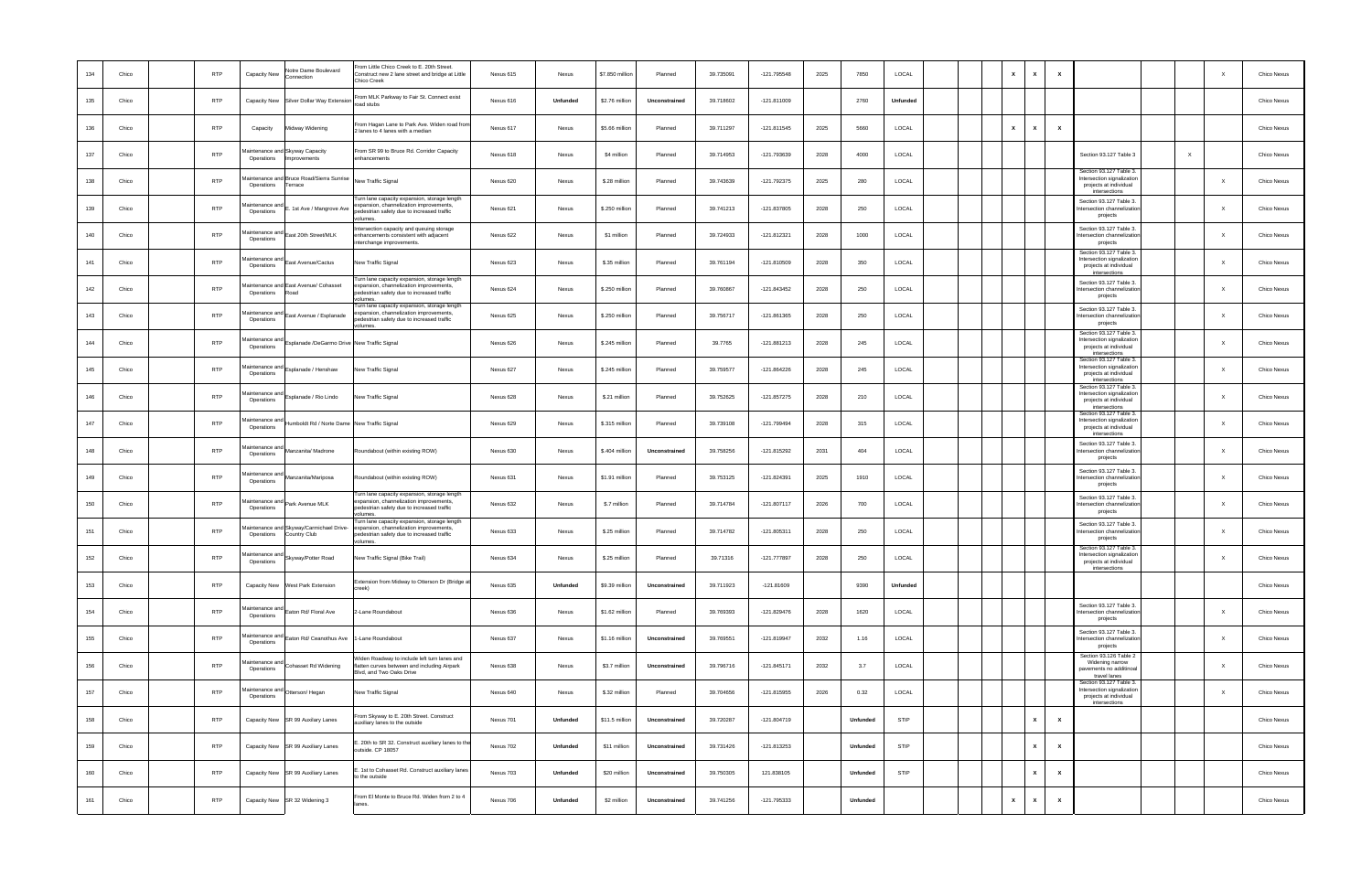| 162 | Chico    | <b>RTP</b>                | SR 32 Widening 4<br>Capacity New                                                                  | From Bruce Rd to Yosemite. Widen from 2 to 4<br>lanes with signal at Yosemite.                                                                                                                                                                                                                                                                                                                                                                                                                                                                                                                                                                         | Nexus 707   | Unfunded                                                                                                                                                           | \$4 million    | Unconstrained             | 39.743513      | -121.785781      |      | <b>Unfunded</b> |      |      | $\mathbf{x}$                             | $\mathbf{x}$ |                                                                                      |              | Chico Nexus                   |
|-----|----------|---------------------------|---------------------------------------------------------------------------------------------------|--------------------------------------------------------------------------------------------------------------------------------------------------------------------------------------------------------------------------------------------------------------------------------------------------------------------------------------------------------------------------------------------------------------------------------------------------------------------------------------------------------------------------------------------------------------------------------------------------------------------------------------------------------|-------------|--------------------------------------------------------------------------------------------------------------------------------------------------------------------|----------------|---------------------------|----------------|------------------|------|-----------------|------|------|------------------------------------------|--------------|--------------------------------------------------------------------------------------|--------------|-------------------------------|
| 163 | Chico    | <b>RTP</b>                | SR 32 (Nord Avenue)<br>mprovements                                                                | From W. Lindo Ave to W. 1st Street. Corridor<br>provments per specific plan                                                                                                                                                                                                                                                                                                                                                                                                                                                                                                                                                                            | Nexus 708   | Unfunded                                                                                                                                                           | \$15 million   | Unconstrained             | 39.729442      | $-121.856128$    |      | <b>Unfunded</b> |      |      |                                          |              | Section 93.126, Table 2,<br>Air Quality. Bicycle and<br>Pedestrian Facilities        | $\mathsf{X}$ | Chico Nexus                   |
| 164 | Chico    | <b>RTP</b>                | SR 32 (W. 8th St) at UPRR<br>Capacity New                                                         | Overpass, highway over railroad with reinforece<br>arth retaining walls.                                                                                                                                                                                                                                                                                                                                                                                                                                                                                                                                                                               | Nexus 709   | Unfunded                                                                                                                                                           | \$25 million   | Unconstrained             | 39.720867      | $-121.843582$    |      | <b>Unfunded</b> |      |      |                                          | $\mathbf{x}$ |                                                                                      |              | Chico Nexus                   |
| 165 | Chico    | <b>RTP</b>                | SR 99 - Eaton Interchange                                                                         | Viden overpass structure and ramps, construct<br>ual lane roundabouts                                                                                                                                                                                                                                                                                                                                                                                                                                                                                                                                                                                  | Nexus 710   | Unfunded                                                                                                                                                           | \$22 million   | Unconstrained             | 39.774467      | $-121.873309$    |      | <b>Unfunded</b> |      |      | $\mathbf{x}$                             | $\mathbf{x}$ |                                                                                      |              | Chico Nexus                   |
| 166 | Chico    | <b>RTP</b>                | SR 99 / Cohasset Road<br>Interchange                                                              | Construct Southbound direct on-ramp                                                                                                                                                                                                                                                                                                                                                                                                                                                                                                                                                                                                                    | Nexus 711   | Unfunded                                                                                                                                                           | \$11 million   | Unconstrained             | 39.753683      | $-121.844716$    |      | Unfunded        |      |      | $\mathbf{x}$                             | $\mathbf{x}$ |                                                                                      |              | Chico Nexus                   |
| 167 | Chico    | <b>RTP</b>                | SR 99 / 20th Street<br>Aaintenance and<br>Operations<br>Corridor                                  | rom West of MLK to East of Forest Ave.<br>Reconfigure / reconstruct ramps to increase<br>Interchange and 20th Street capacity. Includes roadway improvements /<br>roundabouts on East 20th Street from<br>vest of MLK to east of Forest.                                                                                                                                                                                                                                                                                                                                                                                                               | Nexus 713   | Unfunded                                                                                                                                                           | \$19 million   | Unconstrained             | 39.726455      | $-121.808535$    |      | <b>Unfunded</b> |      |      |                                          |              | Section 93.126, Table 3,<br>ntersection channelization<br>projects                   | $\mathsf{X}$ | Chico Nexus                   |
| 168 | Chico    | <b>RTP</b>                | laintenance and SR 99 at Garner, Esplanade<br>and Hicks complex<br>Operations                     | ntersection improvements and/or I/Cs, connect<br>bad from Hicks to SR 99, improvements on SR<br>99, Esplanade, Hicks, and Garner                                                                                                                                                                                                                                                                                                                                                                                                                                                                                                                       | Nexus 716   | Unfunded                                                                                                                                                           | \$2 million    | Unconstrained             | 39.790303      | $-121.891442$    |      | Unfunded        |      |      |                                          |              | Section 93.127, Table 3<br>Interchange<br>econfigureation projects                   | $\mathsf{X}$ | Chico Nexus                   |
| 169 | Chico    | <b>RTP</b>                | SR 99 at Southgate<br>New Capacity<br>roads)                                                      | /C and connector roads (Player, Fair Street,<br>complex (I/C and connector Midway Connection, Notre Dame, Speedway,<br>West Southgate, East Southgate, Midway)                                                                                                                                                                                                                                                                                                                                                                                                                                                                                         | Nexus 717   | Unfunded                                                                                                                                                           | \$4 million    | Project Developme<br>Only | 39.701114      | -121.785797      |      | Unfunded        |      |      | $\mathbf{x}$                             | $\mathbf{x}$ |                                                                                      |              | Chico Nexus                   |
| 170 | Chico    | <b>RTP</b>                | Cohasset Rd Class 3<br>Bike/Ped                                                                   | From Eaton Rd. To Keefer.<br>Class 3 bike facility (4.16 miles)                                                                                                                                                                                                                                                                                                                                                                                                                                                                                                                                                                                        |             | Unfunded                                                                                                                                                           | \$1.5 million  | Unconstrained             |                |                  | 2035 | Unfunded        |      |      | $\times$<br>$\mathsf{X}$<br>$\mathsf{x}$ | $\mathsf{X}$ | Section 93.126, Table 2,<br>Air Quality. Bicycle and<br><b>Pedestrian Facilities</b> | $\mathsf{x}$ | City of Chico Bike Plan       |
| 171 | Chico    | <b>RTP</b>                | Bike/Ped<br>Skyway Class 2                                                                        | From Honey Run to Spanish Garden Drive.Clas:<br>bike facility (1.3 miles)                                                                                                                                                                                                                                                                                                                                                                                                                                                                                                                                                                              |             | Unfunded                                                                                                                                                           | \$2 millon     | Unconstrained             |                |                  | 2030 | <b>Unfunded</b> |      |      | $\times$                                 | $\mathsf{X}$ | Section 93.126, Table 2,<br>Air Quality. Bicycle and<br>Pedestrian Facilities        | $\mathsf{X}$ | City of Chico Bike Plan       |
| 172 | Gridley  | <b>RTP</b><br>FTIP        | Central Gridley Pedestrian<br>Bicycle &<br>Connectivity and Equal<br>Pedestrian<br>Access Project | Install ADA curb ramps and detectable warning<br>surfaces, close sidewalk gaps, and striping<br>crosswalks along Sycamore, Magnolia, Indiana,<br>and Vermont streets in the central blocks of<br>Gridley.                                                                                                                                                                                                                                                                                                                                                                                                                                              | 20200000215 | Congestion Mitigation<br>and Air Quality Program,<br>Local Agency Funds &<br><b>Future Active</b><br>ransportation Program<br>Funds Not Yet Secured                | $$1.5$ million | Programmed                | 39.36463820090 | -121.69650456900 | 2022 |                 | CMAQ |      |                                          |              | Section 93.126, Table 2,<br>Air Quality. Bicycle and<br>Pedestrian Facilities        | $\mathsf{X}$ | Gridley Bike and Ped<br>Plan  |
| 173 | Gridley  | <b>FTIP</b><br><b>RTP</b> | Gridley Bike & Pedestrian<br>Bicycle &<br>SR 99 Corridor Facility<br>Pedestrian<br>Project        | n the City of Gridley, improvements entails<br>istalling ADA curb ramps and detectable<br>arning surfaces, striping crosswalks, and class<br>vike path along State Route 99 from Township<br>Road to Archer Avenue.                                                                                                                                                                                                                                                                                                                                                                                                                                    | 20200000216 | Congestion Mitigation<br>and Air Quality Program<br>Local Agency Funds &<br>Future Active<br>ransportation Progran<br>Funds Not Yet Secured                        | \$2.2 million  | Planned                   | 39.34768421390 | -121.68788428500 | 2027 | 2160            | ATP  |      |                                          |              | Section 93.126, Table 2,<br>Air Quality. Bicycle and<br>Pedestrian Facilities        | $\mathsf{X}$ | Gridley Bike and Ped<br>Plan  |
| 174 | Oroville | FTIP<br><b>RTP</b>        | Bicycle &<br>Pedestrian<br><b>Improvements Project</b>                                            | Hwy 162 in Oroville, CA between Feather Rive<br>Boulevard and Foothill Boulevard. The project<br>Disabled Mobility and Safety<br>transportation infrastructure connectivity and<br>safety improvements.                                                                                                                                                                                                                                                                                                                                                                                                                                                | 20200000199 | Congestion Mitigation<br>and Air Quality Program<br>and Active<br>ransportation Program<br>funds                                                                   | \$3.9 million  | Programmed                | 39.50667873100 | -121.54564840800 | 2024 | 3951            | ATP  |      |                                          |              | Section 93.126, Table 2,<br>Air Quality. Bicycle and<br><b>Pedestrian Facilities</b> | $\mathsf{X}$ | Oroville Bike and Ped<br>Plan |
| 175 | Paradise | <b>FTIP</b><br><b>RTP</b> | Bicycle &<br>Pedestrian<br>Project                                                                | Oliver Road between Skyway and Valley View<br>Drive (approx 0.39 miles). Along Oliver Road,<br>construct a grade separated, Class I, bike-ped<br>facility along the west side of Oliver Road within<br>the project limits. This project is a proactive<br>Oliver Curve Class I Phase I safety effort to protect bicyclists and pedestrians<br>along a heavily traveled corridor around a<br>horizontal curve. In this location, the many daily<br>bicyclists and pedestrians are forced to walk the<br>edge line, causing vehicles to swerve into<br>oncoming traffic.                                                                                 | 20200000221 | Congestion Mitigation<br>and Air Quality Program,<br>Local Agency Funds &<br><b>Future Active</b><br><b>Transportation Program</b><br>Funds Not Yet Secured        | \$5 million    | Planned                   | 39.76334450850 | -121.62662462500 | 2030 | 4975            | CMAQ |      |                                          |              | Section 93.126, Table 2,<br>Air Quality. Bicycle and<br>Pedestrian Facilities        | X            | Paradise Bike and Ped<br>Plan |
| 176 | Paradise | <b>RTP</b><br>FTIP        | Paradise ATP Gateway<br>Bicycle &<br>Pedestrian<br>Project                                        | Veal Road between Town Limits and Skyway<br>(1.62 miles), Skyway between Neal Road and<br>Pearson Road (0.9 miles). Along Neal Road,<br>construct a grade separated, Class I, bike-ped<br>facility along the west side of Neal Road within<br>the project limits. This component will tie into<br>project will tie into Butte County Class II Bike<br>Lanes which terminate at Town Limits, bringing<br>both novice and experienced bicyclists and<br>pedestrians to existing the 5-mile Class I facility<br>at the Neal/Skyway intersection. Along Skyway,<br>infill all missing sidewalks to connect to area<br>resources and government facilities. | 20200000220 | <b>Congestion Mitigation</b><br>and Air Quality Program,<br>Local Agency Funds &<br><b>Future Active</b><br><b>Transportation Program</b><br>Funds Not Yet Secured | \$8.5 million  | Planned                   | 39.73046042030 | -121.65222773400 | 2030 | 8525            | ATP  | CMAQ |                                          |              | Section 93.126, Table 2,<br>Air Quality. Bicycle and<br><b>Pedestrian Facilities</b> | $\mathsf{X}$ | Paradise Bike and Ped<br>Plan |
| 177 | Paradise | <b>FTIP</b><br><b>RTP</b> | Pentz Road Trailway Phase<br>Bicycle &<br>Pedestrian<br>Il Project                                | Pentz Road between Pearson Rd and Bille Road<br>(1.63 miles), Pentz Road between Wagstaff<br>Road and Skyway (1.56 miles). Scope of the<br>project is to construct a grade separated, Class<br>bike-ped facility along the west side of Pentz<br>Road within the project limits. This project will tie<br>into funded improvements between Bille Road<br>and Wagstaff Road, scheduled for completion<br>summer 2019.                                                                                                                                                                                                                                   | 20200000219 | Congestion Mitigation<br>and Air Quality Program<br>Local Agency Funds &<br>Future Active<br>ransportation Program<br>Funds Not Yet Secured                        | \$9.9 million  | Unconstrained             | 39.75813561840 | -121.57232284800 | 2030 | 9970            | CMAQ |      |                                          |              | Section 93.126, Table 2,<br>Air Quality. Bicycle and<br><b>Pedestrian Facilities</b> | $\times$     | Paradise Bike and Ped<br>Plan |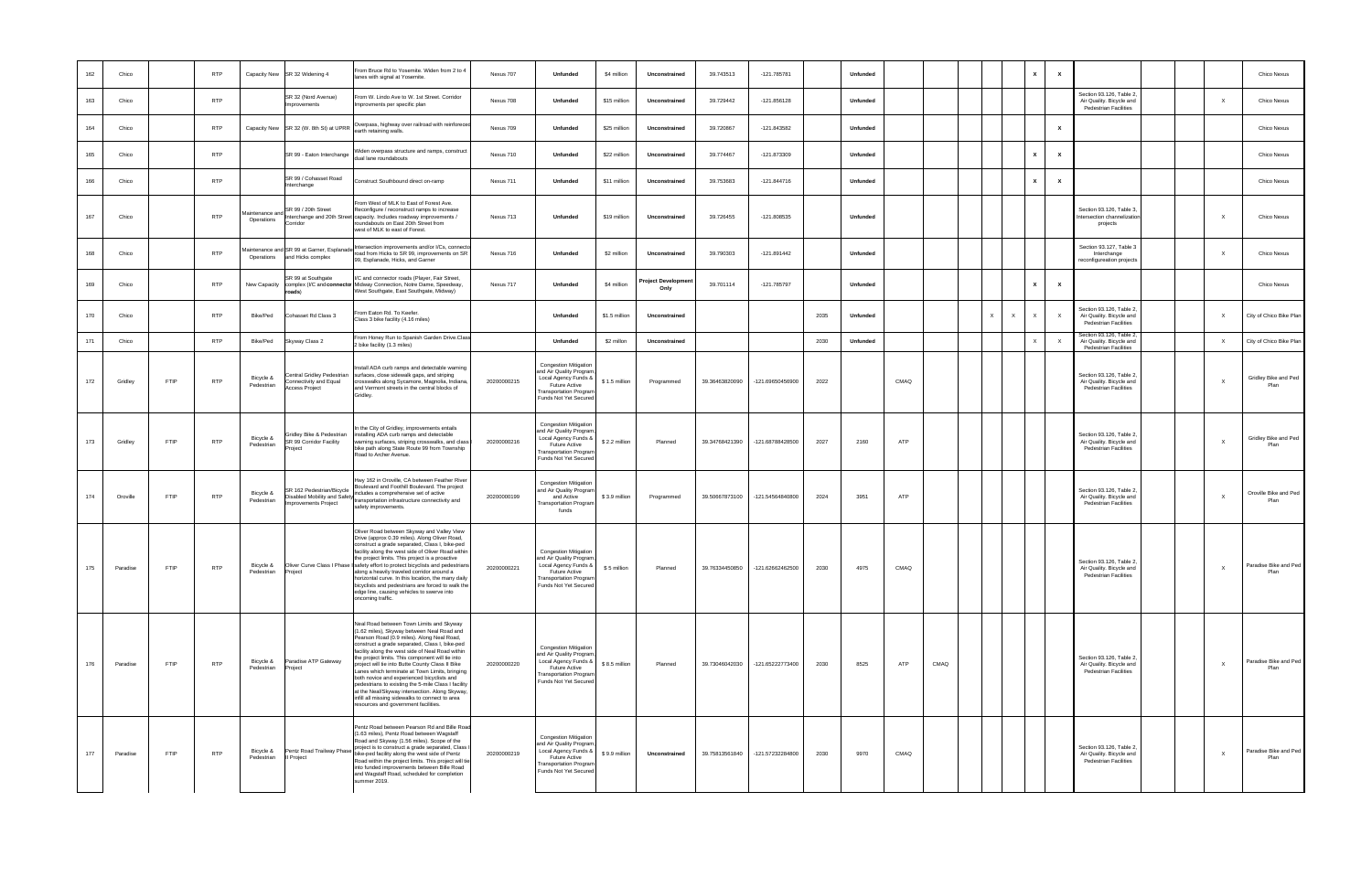| 178 | Paradise | FTIP        | <b>RTP</b> | Safety | Highway Safety<br>Improvement Program<br>(HSIP Grouped) | Bille Road & Sawmill Road. One of sixteen stop-<br>controlled intersections at various locations.<br>Scope of Work is to systemically improve minor<br>street approaches with a combination of splitter<br>islands, additional intersection warning/regulator<br>signs, improved pavement markings, and<br>improved sight triangles. H9-03-012           | <b>Highway Safety</b><br>20200000070-2019-6-1<br>Improvement Program<br>and Local Agency Funds                                                                       | \$0.077 million  | Programmed | 39.770471 | -121.588898   | 2025 | 77  | <b>HSIP</b> |  | Section 93.126, Table 2,<br><b>Highway Safety</b><br>mprovement Program<br>implementation.  | $\times$ | Paradise HSIP Safety<br>Audit |
|-----|----------|-------------|------------|--------|---------------------------------------------------------|----------------------------------------------------------------------------------------------------------------------------------------------------------------------------------------------------------------------------------------------------------------------------------------------------------------------------------------------------------|----------------------------------------------------------------------------------------------------------------------------------------------------------------------|------------------|------------|-----------|---------------|------|-----|-------------|--|---------------------------------------------------------------------------------------------|----------|-------------------------------|
| 179 | Paradise | FTIP        | <b>RTP</b> | Safety | Highway Safety<br>Improvement Program<br>(HSIP Grouped) | Black Olive Drive & Foster Road. Two of sixteen<br>stop-controlled intersections at various locations<br>Scope of Work is to systemically improve minor<br>islands, additional intersection warning/regulator<br>signs, improved pavement markings, and<br>improved sight triangles. H9-03-012                                                           | <b>Highway Safety</b><br>street approaches with a combination of splitter 2020000070-2019-6-2   Improvement Program   \$ 0.077 million<br>and Local Agency Funds     |                  | Programmed | 39.751117 | -121.626621   | 2025 | 77  | <b>HSIP</b> |  | Section 93.126, Table 2,<br><b>Highway Safety</b><br>Improvement Program<br>implementation. | X        | Paradise HSIP Safety<br>Audit |
| 180 | Paradise | FTIP        | <b>RTP</b> | Safety | Highway Safety<br>Improvement Program<br>(HSIP Grouped) | Buschmann Road & Foster Road. Three of<br>sixteen stop-controlled intersections at various<br>locations. Scope of Work is to systemically<br>improve minor street approaches with a<br>combination of splitter islands, additional<br>intersection warning/regulatory signs, improved<br>pavement markings, and improved sight<br>triangles. H9-03-012   | <b>Highway Safety</b><br>20200000070-2019-6-3 Improvement Program \$ 0.077 million<br>and Local Agency Funds                                                         |                  | Programmed | 39.748547 | -121.626622   | 2025 | 77  | <b>HSIP</b> |  | Section 93.126, Table 2,<br><b>Highway Safety</b><br>Improvement Program<br>implementation. | X        | Paradise HSIP Safety<br>Audit |
| 181 | Paradise | FTIP        | <b>RTP</b> | Safety | Highway Safety<br>Improvement Program<br>(HSIP Grouped) | Elliott Road & Almond Street. Four of sixteen<br>stop-controlled intersections at various locations.<br>Scope of Work is to systemically improve minor<br>street approaches with a combination of splitter<br>islands, additional intersection warning/regulator<br>signs, improved pavement markings, and<br>improved sight triangles. H9-03-012        | <b>Highway Safety</b><br>20200000070-2019-6-4<br>Improvement Program<br>and Local Agency Funds                                                                       | \$ 0.077 million | Programmed | 39.759495 | $-121.621891$ | 2025 | 77  | <b>HSIP</b> |  | Section 93.126, Table 2,<br><b>Highway Safety</b><br>Improvement Program<br>implementation. | X        | Paradise HSIP Safety<br>Audit |
| 182 | Paradise | FTIP        | <b>RTP</b> | Safety | Highway Safety<br>Improvement Program<br>(HSIP Grouped) | Scottwood Road & Buschmann Road. Five of<br>sixteen stop-controlled intersections at various<br>locations. Scope of Work is to systemically<br>improve minor street approaches with a<br>combination of splitter islands, additional<br>intersection warning/regulatory signs, improved<br>pavement markings, and improved sight<br>triangles. H9-03-012 | <b>Highway Safety</b><br>20200000070-2019-6-5 Improvement Program \$ 0.077 million<br>and Local Agency Funds                                                         |                  | Programmed | 39.748557 | $-121.621930$ | 2025 | 77  | <b>HSIP</b> |  | Section 93.126, Table 2,<br><b>Highway Safety</b><br>Improvement Program<br>implementation. | X        | Paradise HSIP Safety<br>Audit |
| 183 | Paradise | FTIP        | <b>RTP</b> | Safety | Highway Safety<br>Improvement Program<br>(HSIP Grouped) | Pentz Road & Skyway. Six of sixteen stop-<br>controlled intersections at various locations.<br>Scope of Work is to systemically improve minor<br>street approaches with a combination of splitter<br>islands, additional intersection warning/regulator<br>signs, improved pavement markings, and<br>improved sight triangles. H9-03-012                 | <b>Highway Safety</b><br>20200000070-2019-6-6<br>mprovement Program \$ 0.077 million<br>and Local Agency Funds                                                       |                  | Programmed | 39.800449 | -121.580869   | 2025 | 77  | <b>HSIP</b> |  | Section 93.126, Table 2,<br><b>Highway Safety</b><br>Improvement Program<br>implementation. | х        | Paradise HSIP Safety<br>Audit |
| 184 | Paradise | <b>FTIP</b> | <b>RTP</b> | Safety | Highway Safety<br>Improvement Program<br>(HSIP Grouped) | Pentz Road & Stearns Road. Seven of sixteen<br>stop-controlled intersections at various locations<br>Scope of Work is to systemically improve minor<br>street approaches with a combination of splitter<br>islands, additional intersection warning/regulator<br>signs, improved pavement markings, and<br>improved sight triangles. H9-03-012           | <b>Highway Safety</b><br>Improvement Program \$ 0.077 million<br>20200000070-2019-6-7<br>and Local Agency Funds                                                      |                  | Programmed | 39.741195 | $-121.572717$ | 2025 | -77 | <b>HSIP</b> |  | Section 93.126, Table 2,<br><b>Highway Safety</b><br>Improvement Program<br>implementation. | $\times$ | Paradise HSIP Safety          |
| 185 | Paradise | FTIP        | <b>RTP</b> | Safety | Highway Safety<br>Improvement Program<br>(HSIP Grouped) | Neal Road & Circlewood Drive. Eight of sixteen<br>stop-controlled intersections at various locations<br>cope of Work is to systemically improve minor<br>treet approaches with a combination of splitter<br>slands, additional intersection warning/regulator<br>signs, improved pavement markings, and<br>improved sight triangles. H9-03-012           | <b>Highway Safety</b><br>20200000070-2019-6-8<br>Improvement Program<br>and Local Agency Funds                                                                       | \$0.077 million  | Programmed | 39.745435 | -121.638256   | 2025 | 77  | <b>HSIP</b> |  | Section 93.126, Table 2,<br><b>Highway Safety</b><br>Improvement Program<br>implementation. | $\times$ | Paradise HSIP Safety<br>Audit |
| 186 | Paradise | FTIP        | <b>RTP</b> | Safety | Highway Safety<br>Improvement Program<br>(HSIP Grouped) | Neal Road & Grinding Rock Road. Nine of<br>sixteen stop-controlled intersections at various<br>locations. Scope of Work is to systemically<br>improve minor street approaches with a<br>combination of splitter islands, additional<br>intersection warning/regulatory signs, improved<br>pavement markings, and improved sight<br>triangles. H9-03-012  | <b>Highway Safety</b><br>20200000070-2019-6-9   Improvement Program   \$ 0.077 million<br>and Local Agency Funds                                                     |                  | Programmed | 39.732812 | -121.650966   | 2025 | 77  | <b>HSIP</b> |  | Section 93.126, Table 2,<br><b>Highway Safety</b><br>Improvement Program<br>implementation. |          | Paradise HSIP Safety<br>Audit |
| 187 | Paradise | FTIP        | <b>RTP</b> | Safety | Highway Safety<br>Improvement Program<br>(HSIP Grouped) | Neal Road & Roe Road. Ten of sixteen stop-<br>controlled intersections at various locations.<br>Scope of Work is to systemically improve minor<br>street approaches with a combination of splitter<br>islands, additional intersection warning/regulator<br>signs, improved pavement markings, and<br>improved sight triangles. H9-03-012                | <b>Highway Safety</b><br>and Local Agency Funds                                                                                                                      |                  | Programmed | 39.736993 | $-121.648813$ | 2025 | 77  | <b>HSIP</b> |  | Section 93.126, Table 2,<br><b>Highway Safety</b><br>Improvement Program<br>implementation. | $\times$ | Paradise HSIP Safety<br>Audit |
| 188 | Paradise | FTIP        | <b>RTP</b> | Safety | Highway Safety<br>Improvement Program<br>(HSIP Grouped) | Neal Road & Starlight Court. Eleven of sixteen<br>stop-controlled intersections at various locations<br>Scope of Work is to systemically improve minor<br>islands, additional intersection warning/regulator<br>signs, improved pavement markings, and<br>improved sight triangles. H9-03-012                                                            | <b>Highway Safety</b><br>street approaches with a combination of splitter   20200000070-2019-6-11   Improvement Program   \$ 0.077 million<br>and Local Agency Funds |                  | Programmed | 39.727448 | -121.655542   | 2025 | 77  | <b>HSIP</b> |  | Section 93.126, Table 2,<br><b>Highway Safety</b><br>mprovement Program<br>implementation.  | $\times$ | Paradise HSIP Safety<br>Audit |
| 189 | Paradise | FTIP        | <b>RTP</b> | Safety | Highway Safety<br>Improvement Program<br>(HSIP Grouped) | Neal Road & Wayland Road. Twelve of sixteen<br>stop-controlled intersections at various locations<br>Scope of Work is to systemically improve minor<br>islands, additional intersection warning/regulator<br>signs, improved pavement markings, and<br>improved sight triangles. H9-03-012                                                               | <b>Highway Safety</b><br>street approaches with a combination of splitter   2020000070-2019-6-12   Improvement Program   \$ 0.077 million<br>and Local Agency Funds  |                  | Programmed | 39.727472 | -121.655533   | 2025 | 77  | <b>HSIP</b> |  | Section 93.126, Table 2,<br>Highway Safety<br>Improvement Program<br>implementation.        | $\times$ | Paradise HSIP Safety<br>Audit |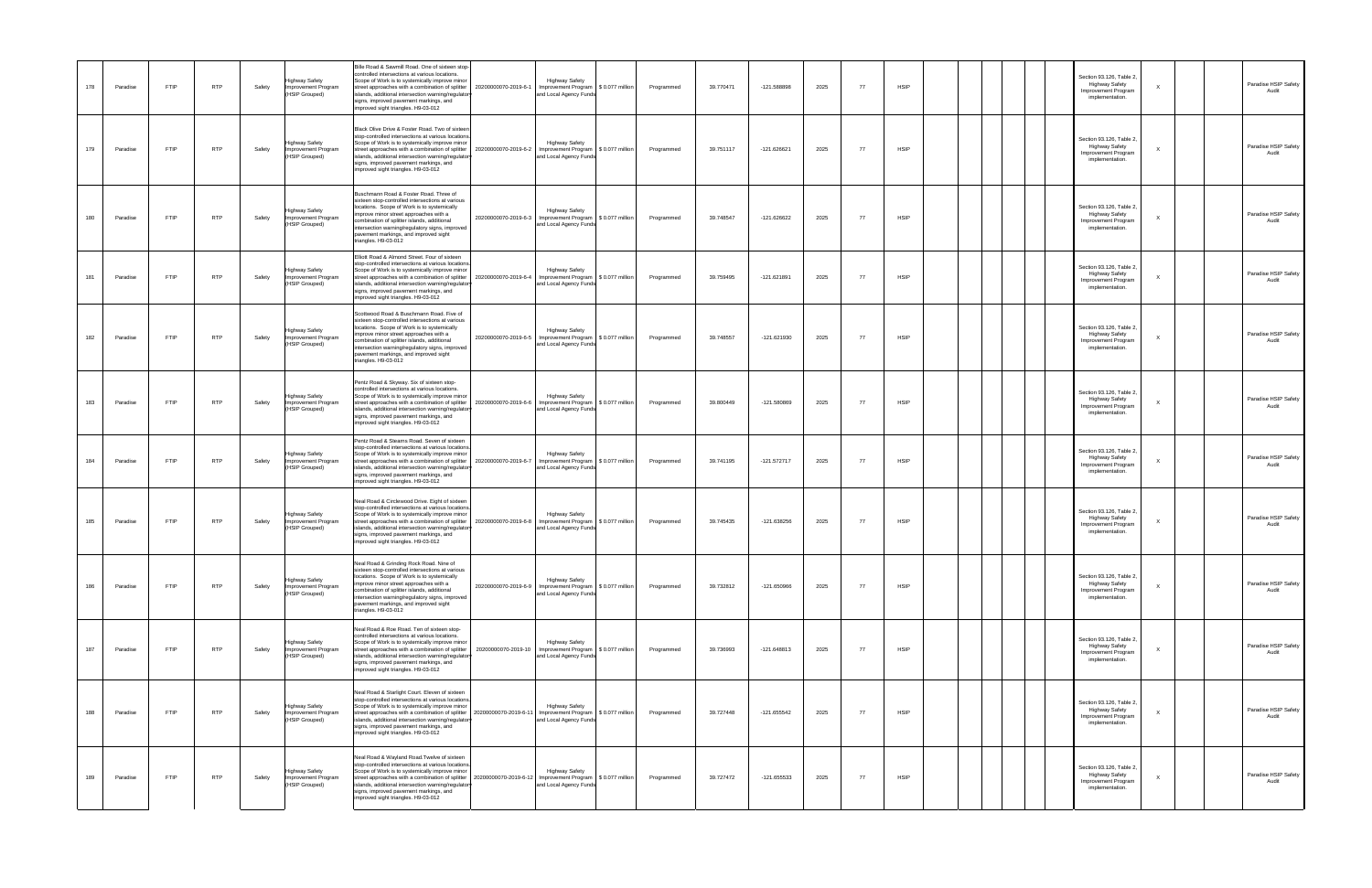| Roe Road & Foster Road, Fourteen of sixteen<br>stop-controlled intersections at various locations<br>Section 93.126, Table 2,<br><b>Highway Safety</b><br>Scope of Work is to systemically improve minor<br><b>Highway Safety</b><br><b>Highway Safety</b><br><b>RTP</b><br><b>HSIP</b><br>FTIP<br>Improvement Program<br>\$0.077 million<br>$-121.626826$<br>2025<br>191<br>Paradise<br>Safety<br>street approaches with a combination of splitter<br>20200000070-2019-6-14 Improvement Program  <br>Programmed<br>39.741074<br>77<br>Improvement Program<br>(HSIP Grouped)<br>islands, additional intersection warning/regulator<br>and Local Agency Funds<br>implementation.<br>signs, improved pavement markings, and<br>improved sight triangles. H9-03-012<br>Skyway & Rocky Lane. Fifteen of sixteen stop-<br>controlled intersections at various locations.<br>Section 93.126. Table 2.<br><b>Highway Safety</b><br>Work: Systemically improve minor street<br><b>Highway Safety</b><br><b>Highway Safety</b><br><b>RTP</b><br><b>HSIP</b><br>192<br><b>FTIP</b><br>Safety<br>Improvement Program<br>approaches with a combination of splitter islands 20200000070-2019-6-15<br>Improvement Program<br>\$ 0.077 million<br>39.784826<br>-121.598389<br>2025<br>77<br>Paradise<br>Programmed<br>Improvement Program<br>(HSIP Grouped)<br>additional intersection warning/regulatory signs,<br>and Local Agency Funds<br>implementation.<br>improved pavement markings, and improved<br>sight triangles. H9-03-012<br>Twin Oaks Drive & Wagstaff Road. Sixteen of<br>sixteen stop-controlled intersections at various<br>Section 93.126, Table 2.<br>locations. Work: Systemically improve minor<br><b>Highway Safety</b><br><b>Highway Safety</b><br><b>Highway Safety</b><br><b>RTP</b><br>$-121.585612$<br><b>HSIP</b><br>193<br><b>FTIP</b><br>20200000070-2019-6-16 Improvement Program \$ 0.077 million<br>39,777748<br>2025<br>Safety<br>Improvement Program<br>street approaches with a combination of splitter<br>77<br>Paradise<br>Programmed<br>Improvement Program<br>(HSIP Grouped)<br>and Local Agency Funds<br>islands, additional intersection warning/regulator<br>implementation.<br>signs, improved pavement markings, and<br>improved sight triangles. H9-03-012<br>Neal Road Widening -<br>Widen Neal Road to facilitate emergency<br>194<br><b>RTP</b><br>evacuation. Provides a critical alternative to SR<br>39.738301<br>$-121.647494$<br>Unknown<br>20,000<br>$\mathsf{x}$<br>Paradise<br>Capacity New Emergency Evacuation<br>Unknown<br><b>Unfunded</b><br>Unconstrained<br>$\sim$<br>Route<br>191 and Skyway<br>195<br><b>RTP</b><br>$-121.595021$<br>$\mathsf{x}$<br>Capacity New Upper Skyway Widening<br>/iden Skyway to faciltate emergency evacuatior<br>39.786993<br>30,000<br>Paradise<br>Unknown<br>Unknown<br>$\sim 100$<br>Unfunded<br>Unconstrained<br>$\sim$ $-$<br>Section 93.126, Table 2,<br>Safety - Bicycle & Lower Pentz Pathway<br>Construct Class 1 paths along Pentz from Bille t<br><b>RTP</b><br>CMAQ / ATP<br>$-121.572632$<br>CMAQ<br>196<br>\$5 milion<br>39.758825<br>2030<br>5,000<br>Air Quality. Bicycle and<br>Planned<br>Local<br>Paradise<br>$\sim$<br>Projecf<br>Pedestrian<br>Pearson.<br>Pedestrian Facilities<br>Section 93.126, Table 2,<br>Safety - Bicycle & Upper Pentz Road Pathway Construct Class 1 paths along Pentz from<br>197<br><b>RTP</b><br>CMAQ / ATP<br>\$5 milion<br>39.788814<br>$-121.579625$<br>2035<br>5,000<br>Planned<br>Air Quality. Bicycle and<br>Paradise<br>$\sim$<br>Vagstaff to Skyway.<br>Pedestrian<br>Project<br><b>Pedestrian Facilities</b><br>Section 93.126, Table 2,<br><b>Highway Safety</b><br>Pearson / Sawmil<br>Install crosswalks and potential intersection<br><b>RTP</b><br>$\sim$<br>$\sim$ | Paradise HSIP Safety<br>Audit | Section 93.126, Table 2,<br><b>Highway Safety</b><br>Improvement Program<br>implementation. |  |  | <b>HSIP</b> | 77  | 2025 | $-121.594052$ | 39.751937 | Programmed | \$0.077 million | <b>Highway Safety</b><br>20200000070-2019-6-13 Improvement Program<br>and Local Agency Funds | Pearson Road & Middle Libby Road. Thirteen of<br>sixteen stop-controlled intersections at various<br>locations. Scope of Work is to systemically<br>improve minor street approaches with a<br>combination of splitter islands, additional<br>intersection warning/regulatory signs, improved<br>pavement markings, and improved sight<br>triangles. H9-03-012 | <b>Highway Safety</b><br>Improvement Program<br>(HSIP Grouped) | Safety | <b>RTP</b> | <b>FTIP</b> | Paradise | 190 |
|--------------------------------------------------------------------------------------------------------------------------------------------------------------------------------------------------------------------------------------------------------------------------------------------------------------------------------------------------------------------------------------------------------------------------------------------------------------------------------------------------------------------------------------------------------------------------------------------------------------------------------------------------------------------------------------------------------------------------------------------------------------------------------------------------------------------------------------------------------------------------------------------------------------------------------------------------------------------------------------------------------------------------------------------------------------------------------------------------------------------------------------------------------------------------------------------------------------------------------------------------------------------------------------------------------------------------------------------------------------------------------------------------------------------------------------------------------------------------------------------------------------------------------------------------------------------------------------------------------------------------------------------------------------------------------------------------------------------------------------------------------------------------------------------------------------------------------------------------------------------------------------------------------------------------------------------------------------------------------------------------------------------------------------------------------------------------------------------------------------------------------------------------------------------------------------------------------------------------------------------------------------------------------------------------------------------------------------------------------------------------------------------------------------------------------------------------------------------------------------------------------------------------------------------------------------------------------------------------------------------------------------------------------------------------------------------------------------------------------------------------------------------------------------------------------------------------------------------------------------------------------------------------------------------------------------------------------------------------------------------------------------------------------------------------------------------------------------------------------------------------------------------------------------------------------------------------------------------------------------------------------------------------------------------------------------------------------------------------------------------------------------------------------------------------------------------------------------------------------------------------------------------------------------------------------------------------------------------------------------------------------------------------------------------------------------------------------------------------------------------------------------------------------------------------------------------|-------------------------------|---------------------------------------------------------------------------------------------|--|--|-------------|-----|------|---------------|-----------|------------|-----------------|----------------------------------------------------------------------------------------------|---------------------------------------------------------------------------------------------------------------------------------------------------------------------------------------------------------------------------------------------------------------------------------------------------------------------------------------------------------------|----------------------------------------------------------------|--------|------------|-------------|----------|-----|
|                                                                                                                                                                                                                                                                                                                                                                                                                                                                                                                                                                                                                                                                                                                                                                                                                                                                                                                                                                                                                                                                                                                                                                                                                                                                                                                                                                                                                                                                                                                                                                                                                                                                                                                                                                                                                                                                                                                                                                                                                                                                                                                                                                                                                                                                                                                                                                                                                                                                                                                                                                                                                                                                                                                                                                                                                                                                                                                                                                                                                                                                                                                                                                                                                                                                                                                                                                                                                                                                                                                                                                                                                                                                                                                                                                                                                    | Paradise HSIP Safety<br>Audit |                                                                                             |  |  |             |     |      |               |           |            |                 |                                                                                              |                                                                                                                                                                                                                                                                                                                                                               |                                                                |        |            |             |          |     |
|                                                                                                                                                                                                                                                                                                                                                                                                                                                                                                                                                                                                                                                                                                                                                                                                                                                                                                                                                                                                                                                                                                                                                                                                                                                                                                                                                                                                                                                                                                                                                                                                                                                                                                                                                                                                                                                                                                                                                                                                                                                                                                                                                                                                                                                                                                                                                                                                                                                                                                                                                                                                                                                                                                                                                                                                                                                                                                                                                                                                                                                                                                                                                                                                                                                                                                                                                                                                                                                                                                                                                                                                                                                                                                                                                                                                                    | Paradise HSIP Safety<br>Audit |                                                                                             |  |  |             |     |      |               |           |            |                 |                                                                                              |                                                                                                                                                                                                                                                                                                                                                               |                                                                |        |            |             |          |     |
|                                                                                                                                                                                                                                                                                                                                                                                                                                                                                                                                                                                                                                                                                                                                                                                                                                                                                                                                                                                                                                                                                                                                                                                                                                                                                                                                                                                                                                                                                                                                                                                                                                                                                                                                                                                                                                                                                                                                                                                                                                                                                                                                                                                                                                                                                                                                                                                                                                                                                                                                                                                                                                                                                                                                                                                                                                                                                                                                                                                                                                                                                                                                                                                                                                                                                                                                                                                                                                                                                                                                                                                                                                                                                                                                                                                                                    | Paradise HSIP Safety<br>Audit |                                                                                             |  |  |             |     |      |               |           |            |                 |                                                                                              |                                                                                                                                                                                                                                                                                                                                                               |                                                                |        |            |             |          |     |
|                                                                                                                                                                                                                                                                                                                                                                                                                                                                                                                                                                                                                                                                                                                                                                                                                                                                                                                                                                                                                                                                                                                                                                                                                                                                                                                                                                                                                                                                                                                                                                                                                                                                                                                                                                                                                                                                                                                                                                                                                                                                                                                                                                                                                                                                                                                                                                                                                                                                                                                                                                                                                                                                                                                                                                                                                                                                                                                                                                                                                                                                                                                                                                                                                                                                                                                                                                                                                                                                                                                                                                                                                                                                                                                                                                                                                    | Paradise Vision Plan          |                                                                                             |  |  |             |     |      |               |           |            |                 |                                                                                              |                                                                                                                                                                                                                                                                                                                                                               |                                                                |        |            |             |          |     |
|                                                                                                                                                                                                                                                                                                                                                                                                                                                                                                                                                                                                                                                                                                                                                                                                                                                                                                                                                                                                                                                                                                                                                                                                                                                                                                                                                                                                                                                                                                                                                                                                                                                                                                                                                                                                                                                                                                                                                                                                                                                                                                                                                                                                                                                                                                                                                                                                                                                                                                                                                                                                                                                                                                                                                                                                                                                                                                                                                                                                                                                                                                                                                                                                                                                                                                                                                                                                                                                                                                                                                                                                                                                                                                                                                                                                                    | Paradise Vision Plan          |                                                                                             |  |  |             |     |      |               |           |            |                 |                                                                                              |                                                                                                                                                                                                                                                                                                                                                               |                                                                |        |            |             |          |     |
|                                                                                                                                                                                                                                                                                                                                                                                                                                                                                                                                                                                                                                                                                                                                                                                                                                                                                                                                                                                                                                                                                                                                                                                                                                                                                                                                                                                                                                                                                                                                                                                                                                                                                                                                                                                                                                                                                                                                                                                                                                                                                                                                                                                                                                                                                                                                                                                                                                                                                                                                                                                                                                                                                                                                                                                                                                                                                                                                                                                                                                                                                                                                                                                                                                                                                                                                                                                                                                                                                                                                                                                                                                                                                                                                                                                                                    | Paradise Bike and Ped<br>Plan |                                                                                             |  |  |             |     |      |               |           |            |                 |                                                                                              |                                                                                                                                                                                                                                                                                                                                                               |                                                                |        |            |             |          |     |
|                                                                                                                                                                                                                                                                                                                                                                                                                                                                                                                                                                                                                                                                                                                                                                                                                                                                                                                                                                                                                                                                                                                                                                                                                                                                                                                                                                                                                                                                                                                                                                                                                                                                                                                                                                                                                                                                                                                                                                                                                                                                                                                                                                                                                                                                                                                                                                                                                                                                                                                                                                                                                                                                                                                                                                                                                                                                                                                                                                                                                                                                                                                                                                                                                                                                                                                                                                                                                                                                                                                                                                                                                                                                                                                                                                                                                    | Paradise Bike and Ped<br>Plan |                                                                                             |  |  |             |     |      |               |           |            |                 |                                                                                              |                                                                                                                                                                                                                                                                                                                                                               |                                                                |        |            |             |          |     |
| and Local Agency Funds<br><b>Pedestrian Facilities</b>                                                                                                                                                                                                                                                                                                                                                                                                                                                                                                                                                                                                                                                                                                                                                                                                                                                                                                                                                                                                                                                                                                                                                                                                                                                                                                                                                                                                                                                                                                                                                                                                                                                                                                                                                                                                                                                                                                                                                                                                                                                                                                                                                                                                                                                                                                                                                                                                                                                                                                                                                                                                                                                                                                                                                                                                                                                                                                                                                                                                                                                                                                                                                                                                                                                                                                                                                                                                                                                                                                                                                                                                                                                                                                                                                             | Paradise Bike and Ped<br>Plan | Air Quality. Bicycle and                                                                    |  |  |             | 250 | 2030 | $-121.589040$ | 39.748627 | Planned    | 0.25 million    | Improvement Program                                                                          | control at the Pearson Road Sawmil Intersection                                                                                                                                                                                                                                                                                                               | Intersection Improvements                                      | Safety |            |             | Paradise | 198 |
| Roe Road Extension to SR Extend Roe Road to SR 191 to faciliate<br>Unconstrained or<br><b>RTP</b><br>199<br>Capacity New<br>39.741257<br>$-121.618053$<br>5,000<br>Paradise<br>Unfunded<br>Unknown<br>Unconstrained<br>191<br>Unfunded<br>emergency evacations                                                                                                                                                                                                                                                                                                                                                                                                                                                                                                                                                                                                                                                                                                                                                                                                                                                                                                                                                                                                                                                                                                                                                                                                                                                                                                                                                                                                                                                                                                                                                                                                                                                                                                                                                                                                                                                                                                                                                                                                                                                                                                                                                                                                                                                                                                                                                                                                                                                                                                                                                                                                                                                                                                                                                                                                                                                                                                                                                                                                                                                                                                                                                                                                                                                                                                                                                                                                                                                                                                                                                     |                               |                                                                                             |  |  |             |     |      |               |           |            |                 |                                                                                              |                                                                                                                                                                                                                                                                                                                                                               |                                                                |        |            |             |          |     |
|                                                                                                                                                                                                                                                                                                                                                                                                                                                                                                                                                                                                                                                                                                                                                                                                                                                                                                                                                                                                                                                                                                                                                                                                                                                                                                                                                                                                                                                                                                                                                                                                                                                                                                                                                                                                                                                                                                                                                                                                                                                                                                                                                                                                                                                                                                                                                                                                                                                                                                                                                                                                                                                                                                                                                                                                                                                                                                                                                                                                                                                                                                                                                                                                                                                                                                                                                                                                                                                                                                                                                                                                                                                                                                                                                                                                                    |                               |                                                                                             |  |  |             |     |      |               |           |            |                 |                                                                                              |                                                                                                                                                                                                                                                                                                                                                               |                                                                |        |            |             |          |     |

sTarus memod<br>Planned (constrained) – all FTP projects which could reasonably be assumed funded, via BCAG or locally, by the year 2040<br>Planned (constrained) – all other projects which could reasonably be assumed funded, via